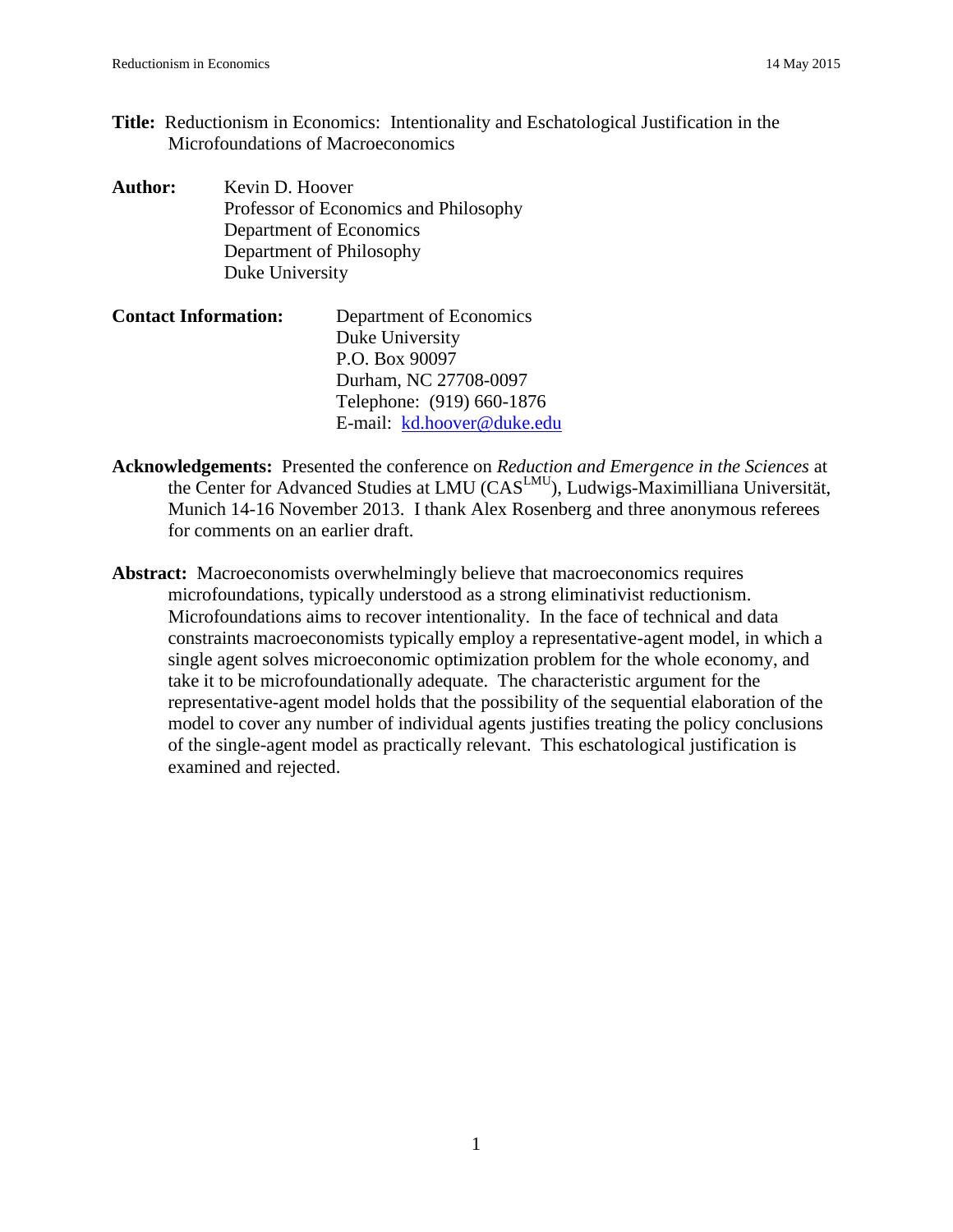#### **I. Reductionism and the Practice of Macroeconomics**

A value of the philosophy of science for a field such as macroeconomics is that it brings into the light the nature of some of the unreflective practices of macroeconomists and allows them to be held up to critical scrutiny. I would like to consider macroeconomics from a broadly pragmatic perspective. It is "pragmatic," first, because I am concerned with practice; second, and more specifically related to traditional pragmatism, I find the meaning of terms in their implications for action; and, finally, because I see some versions of pragmatism as committed to a perspectival realism in which truth is not called into question, but truths are always expressed from a point of view (Hoover 2012a).

The American philosopher John Dewey ([1925]1958, ch. 1) compares the best practices of science with the typical practices of the philosophy of his day. He argues that science begins in experience conceived as ordinary human interactions with the world, which it tries to account for through a process of abstraction and creation of theories or "the refined, derived objects of reflection" ( 3-4) and then brings those objects of reflection to bear to provide some level of mastery over the original experience – that is, some level of understanding and some instruments of control (Godfrey-Smith 2007). Dewey's criticism of the practice of philosophy was that it took the first step, it moved from experience to the refined objects of reflection, but too rarely took the second step of bringing its theoretical constructs back in contact with experience. Too often, philosophy ended up assigning a superior reality to its constructions and explaining away, rather than explaining, the experience from which it started.

Reductionism generates refined objections of reflection in spades. One gloss on reductionism is that the "special sciences" – to use a loaded and invidious term – are particularizations or localizations of some more fundamental science and stand in a chain of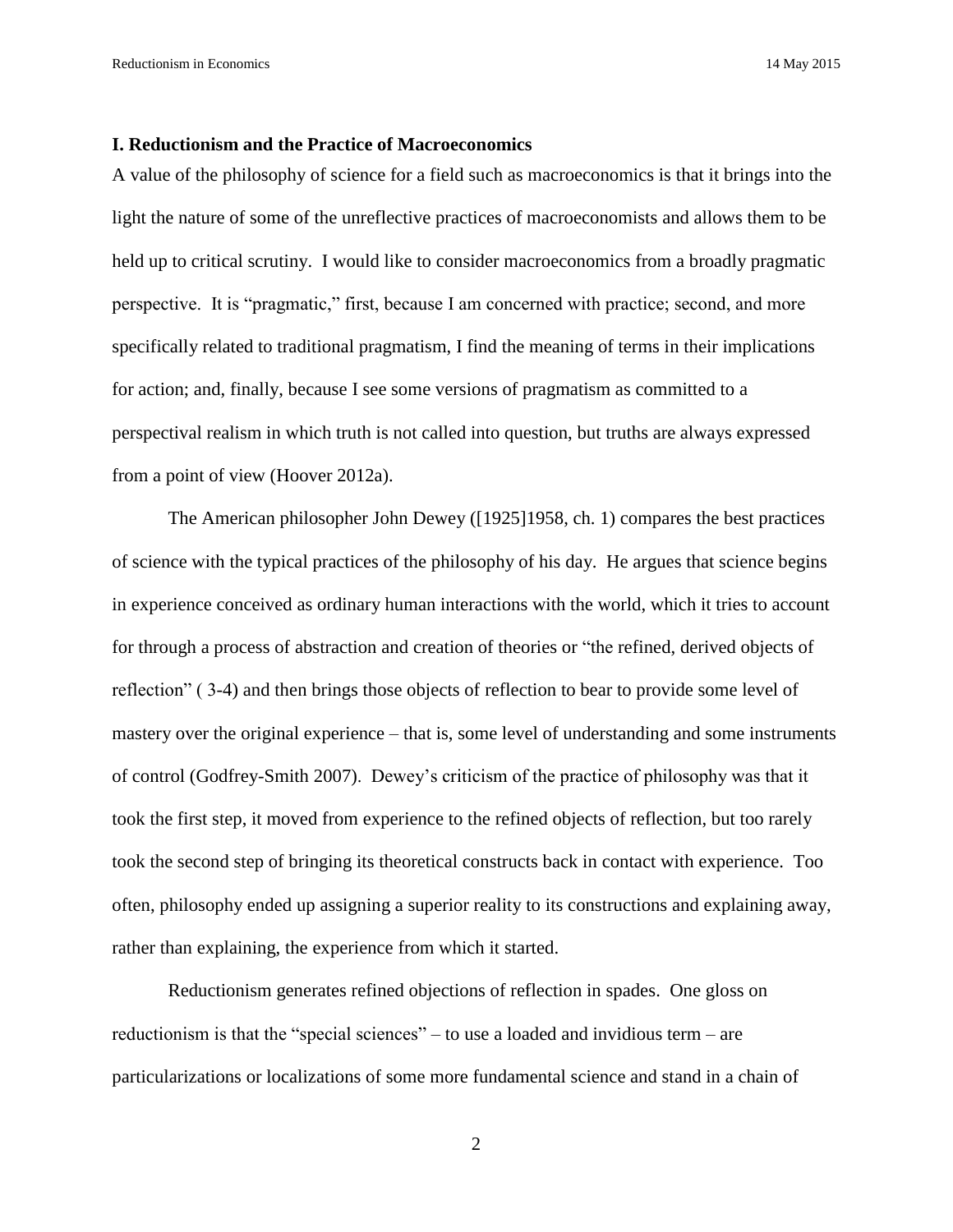dependence. An extreme version of such a view can be iterated until the most fundamental science is reached: macroeconomics reduces to microeconomics, which in turn reduces to psychology, which reduces to biology, which reduces to evolutionary biology, which reduces to chemistry, which reduces to atomic physics, which ultimately reduces to the most fundamental physics, whatever that turns out to be. Neither the nature of the dependence relationship for reductionism nor the scientific interest in establishing it is clear. Some possibilities include:

- A. *elimination*: if we fully understood psychology, then we would do without economics altogether; eliminativism frequently allows that the "higher level" theory might employ more convenient or more manageable concepts, but would maintain that they are strictly speaking dispensable;
- B. *ontology*: we just want to establish that economics does not trade in any mysterious or inexplicable stuff;
- C. *explanation*: for example, economic categories and concepts are not to be eliminated, but psychology explains why they are what they are.

I take the pragmatic view to reject eliminativism (A) to the degree that it hangs on the

qualifier "if we fully understood." On the one hand, eliminativism may express a commitment to a promise without evidence for its future redemption. For example, if we in fact do not (yet?) fully understand how psychology underwrites economics, then the "if" in the qualifier merely marks our faith-based commitment.

On the other hand, especially with the caveat that we could retain higher-level concepts for convenience, the dependence relationship may collapse into a request for an explanation of why the higher-level categories and concepts are what they are (C). But this second case is implicitly rejects eliminativism. If the reducing theory is truly more basic, then the enduring convenience of the reduced theory is not something to be taken for granted, but stands in need of explanation. The problem here in Deweyan terms is that, if we can give no account of the convenience, then we fail to tether the refined object of reflection – the reducing theory – back to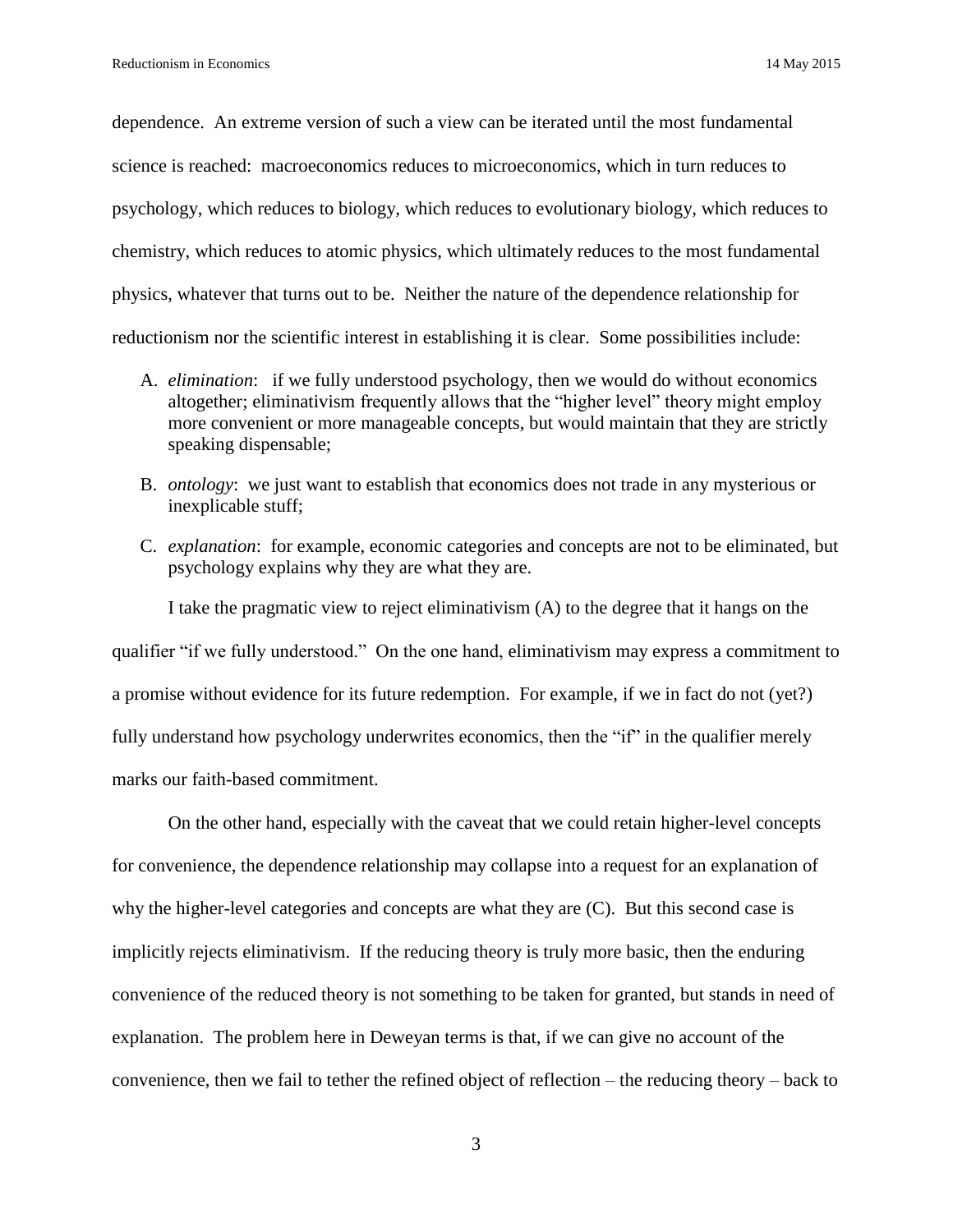$\overline{a}$ 

the experiences that motivated the reduction in the first place. If we can give such an account, then we are no longer eliminativists.

I take the pragmatic view – at the least – to accept only a very qualified version of ontological reductionism (B). An extreme view that asserts that all economics is reducible to the most basic physics *because at root there is nothing else but the physical* without actually constructing the reduction strikes me as either question begging or as a religious or metaphysical (in its common pejorative sense) commitment. No one knows how to reduce economics to fundamental physics – or even to psychology – in a manner that preserves and accounts for its target problems and its explanatory success. So, other than table-thumping or faith, how can we be sure that the ontology of physics or psychology is sufficient? Ontological claims are about what there is in the world. They seem to be empirical in a broad sense.<sup>1</sup> It is, therefore, hardly consistent with an empiricist commitment for ontological claims to outrun the concrete achievements of a program of grounding higher-level concepts in something presumed to be more basic.

Before we stray too far from economics, let me narrow my focus. My concern will not be anything so sweeping as the claim that economics reduces to psychology, much less to fundamental physics. Rather I want to address a reductive claim within economics itself – namely, the claim that macroeconomics reduces to microeconomics. *Macroeconomics* is the study of whole economies (national or global) without particular attention to individuals that those economies comprise. It is, thus, typically an analysis of aggregated data: gross domestic product (GDP) rather than individual production or income, price indices such as the GDP deflator or the consumer price index (CPI) rather than the prices of particular goods and services,

<sup>&</sup>lt;sup>1</sup> Peirce (1931, para. 184), following Bentham, refers to sciences that employ the empirical evidence of ordinary life as *cœnoscopic*. Cœnoscopic science, he holds, include metaphysics.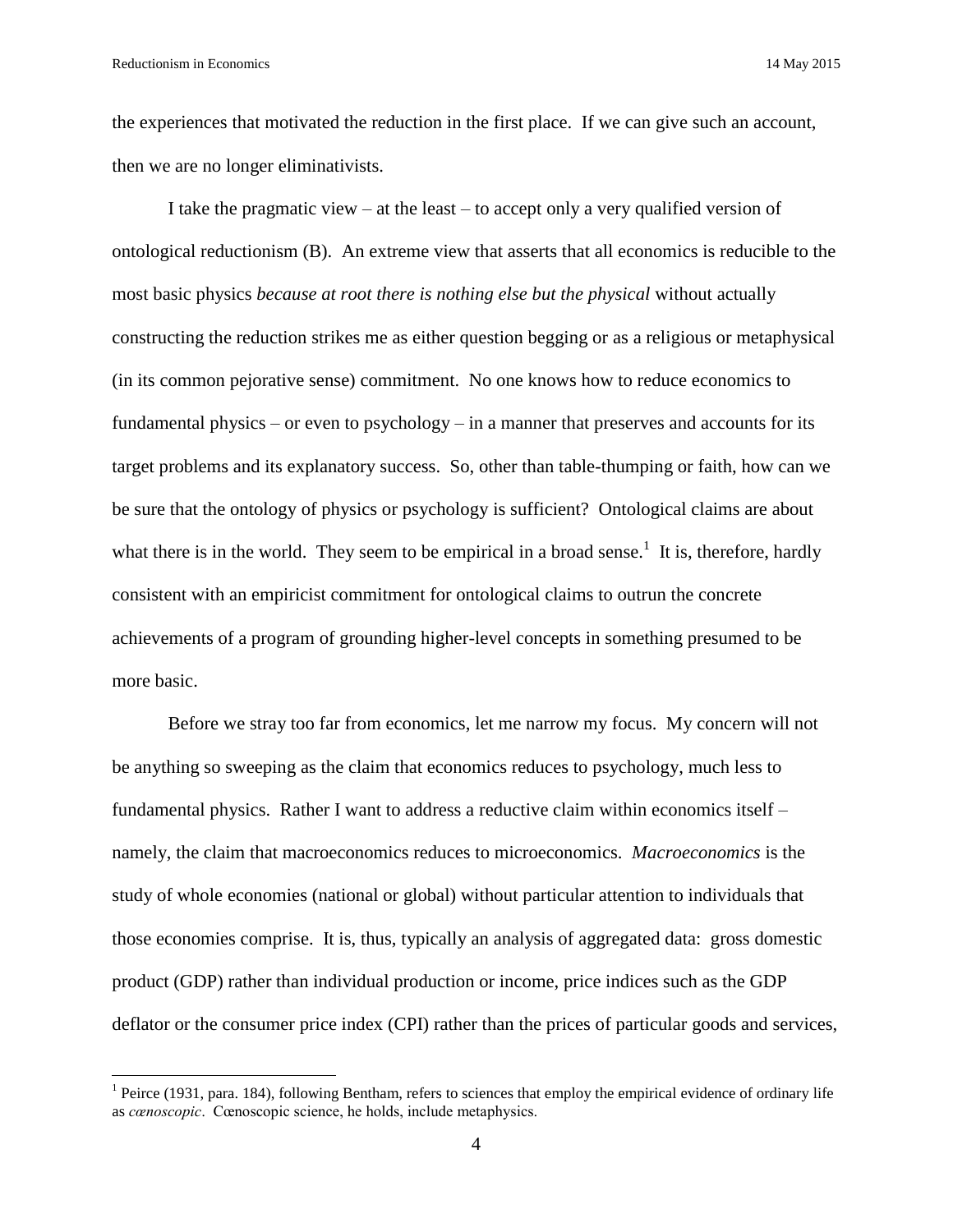$\overline{a}$ 

the market rate of interest or the term structure of interest rates (yield curves) rather than the interest rate contracted on specific loans or financial assets. *Microeconomics*, in contrast, focuses on the individual worker or consumer and the particular firm or product. Microeconomics trades in such familiar concepts as supply and demand – and somewhat less familiar ones such as cooperative games. Macroeconomics is the servant of business-cycle forecasting, the analysis of economic growth, and monetary and fiscal policy. $2$  By far the greatest number of practicing *macro*economists believe than there is a reductive dependence of macroeconomics on microeconomics known universally as the *microfoundations of macroeconomics*.<sup>3</sup> The issue of reductionism is not merely a philosopher's concern. Economists themselves see microfoundations as doing real work in economics by restricting which theories or models are acceptable and conditioning their empirical implementation (Hartley 1997; King 2012). Mainstream economics accepts an eliminativist reductionism that, ideally, would offer an agent-by-agent account of the economy as a whole. Such an ideal is unattainable and most "microfoundational" models rely on the device of a *representative agent* whose decision problem stands for the whole economy, the use of which is justified as the first step toward the ideal. Importantly, the representative-agent model is taken to be practically relevant because it is an early stage in the progressive elaboration of the microfoundational model that ultimately would reach the ideal. I challenge the claims that microfoundations are required for a successful account of the economy as a whole; that the representative-agent model provides microfoundations; and that the representative-agent model is entitled to practical deference because of its relationship to yet-to-be-developed detailed microfoundational models. I also

 $2^2$  The classification as microeconomics or macroeconomics of disaggregated general equilibrium, which models the decision problems of individual agents embedded in a comprehensive integrated system, is ambiguous to the point that it has proved difficult to pin down in official classifications of economic literature by the American Economic Association (see Cherrier 2014).

 $3$  Janssen (1993, 1998, 2008) provides overviews of the issues surrounding microfoundations.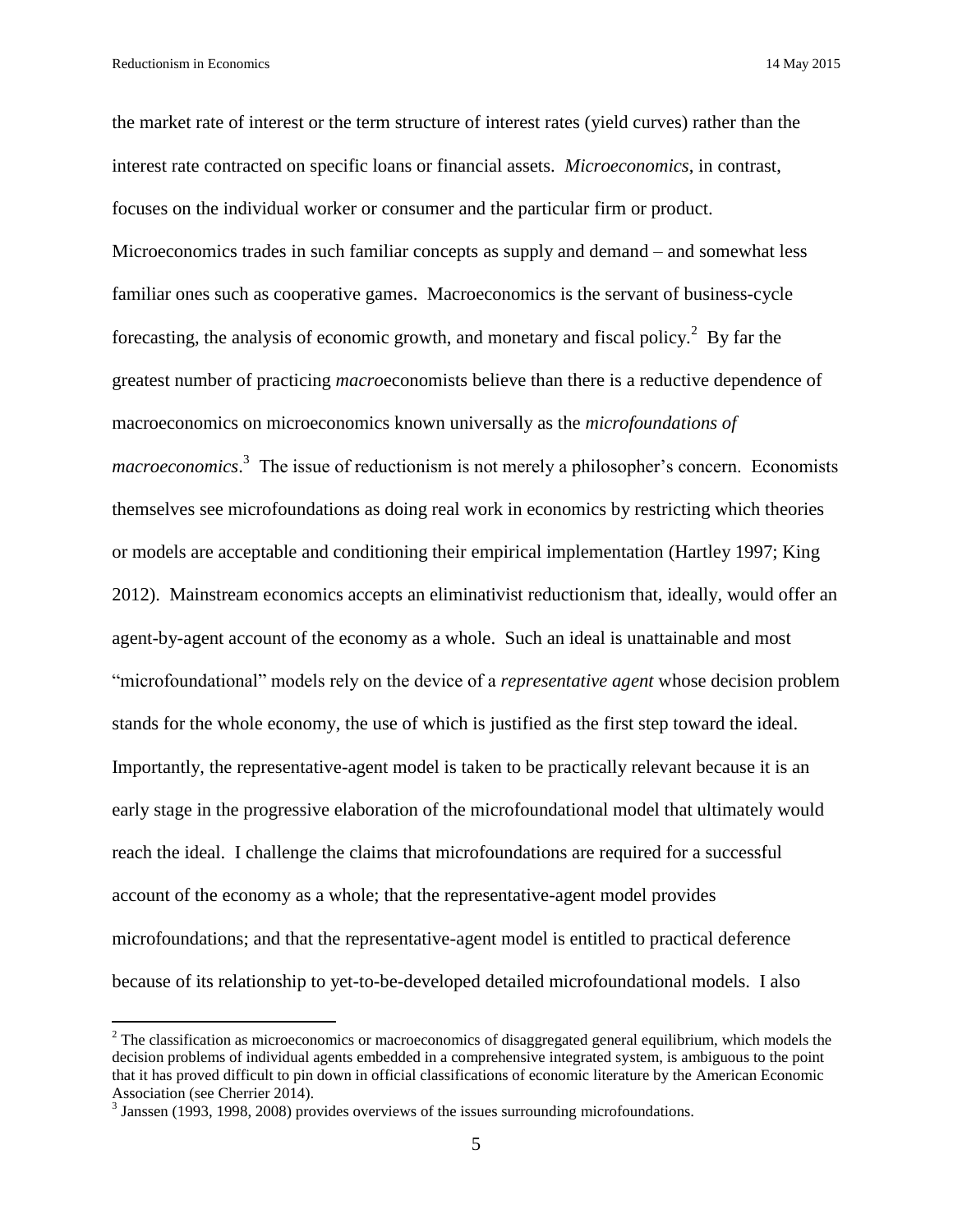argue that the same considerations that appear to motivate the representative-agent model warrant an explanatory reductionism that, in contrast with the eliminativist program, is compatible with an autonomous macroeconomics.

The argument proceeds in stages. First, as a matter of historical fact and disciplinary self-conception, economics is grounded in individual decision making. Macroeconomics, as an account of the economy as a whole, immediately raises the question of the relationship of macroeconomics to microeconomics. In fact, the question spawned a number of different "microfoundational programs" (Hoover 2012b). The earliest macroeconomists were inclined to the view that only an abstract or idealized account of the relationship could be provided and that, therefore, practical macroeconomic problems compelled economists to work with aggregates organized in a causal framework quite close to that of physical mechanics. The second generation of macroeconometric modelers sought both to create consistency between the analysis of aggregates and the the microeconomic analysis of individual people and firms and to improve the empirical performance of their models through an investigation of analogies and implications of individual behavior and disaggregation of empirical quantities. They were driven by a *reductive impulse* to relate the aggregates to intentional behavior to the degree that it was practically possible, given the restrictions of available data and theoretical analysis. Theirs was a top-down approach in which the need for empirical results in support of practical policy advice was the foremost consideration and limited the degree of practicable disaggregation.

The second stage is to examine the challenge to the top-down strategy embodied in the so-called "Lucas critique," which argued that the top-down approach was impossible because it failed to integrate the implications of intentionality thoroughly and consistently into macroeconomics analysis. The Lucas critique called for a radical *reductionism* – a bottom-up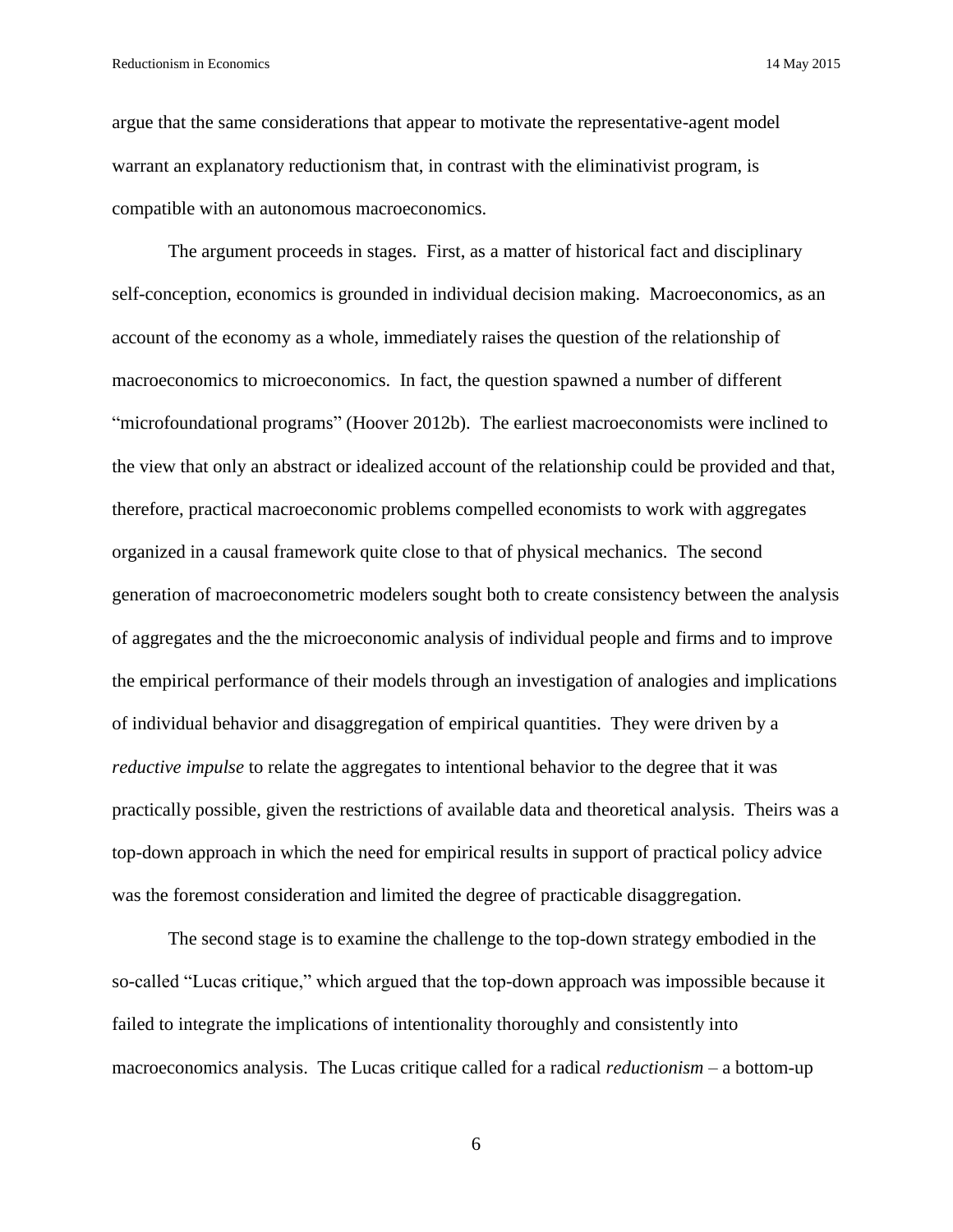approach in which the behavior of aggregate quantities was derived deductively from the charactererization of individuals.

The third stage is to note that the advocates of reductionism face exactly the same conflict between the desire to account for intentional behavior and the needs of practical policy: the Lucas critique points to radical reductionism, but the conceptual and empirical resources for such reductionism simply do not exist. The preferred strategy is to offer highly simplified models in which a single agent or a few types of agents are modeled as individual optimizers, yet take economy-wide aggregates as both the resource constraints and the targeted choice variables in their optimization problem. These so-called representative-agent models now dominate mainstream macroeconomics. It is easy to dismiss the representative-agent model as offering only a simulacrum of microeconomics, since no agent in the economy really faces the decision problem they represent. Seen that way, representative-agent models are macroeconomic, not microfoundational, models, although macroeconomic models that are formulated subject to an arbitrary set of criteria (Hoover 2001a, ch. 3). But this view of them has not proved persuasive to economists. Rather economists have been persuaded by the argument that the representativeagent model is the first step toward a detailed microfoundational model – a radical reductionist model – *and* that because the remaining steps can be articulated in principle, whatever the practical barriers, the policy and predictive consequences of the representative-agent model itself are entitled to practical deference. I maintain that this argument, which I call *eschatological justification*, is specious, but that its attractiveness to economists arises from the need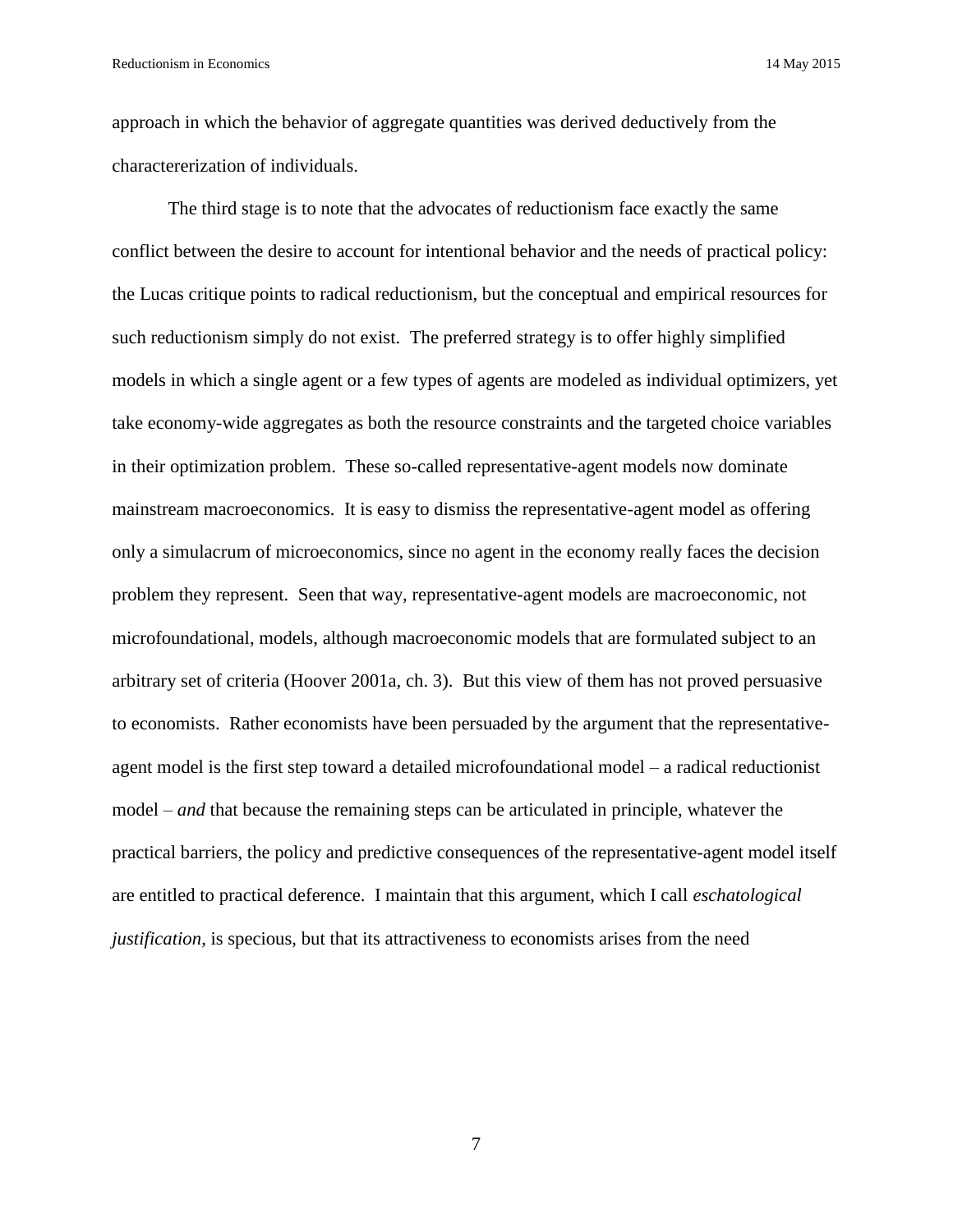simultaneously to respect the intentional character of economics and to provide something like the "billiard-ball" causality implicit in the earliest macroeconometric models.<sup>4</sup>

#### **II. The Problem of Microfoundations in the Origin of Macroeconomics**

The issue of the reducibility of macroeconomics to microeconomics began almost immediately with Ragnar Frisch's introduction of the distinction in 1933 (see Velupillai 2009). The use of "microfoundations" as name for the reduction was introduced only in the 1950s and gained currency only in the 1970s (see Hoover 2012b). Frisch ( 1933, 172-173) did not view microeconomics as foundational for macroeconomics. He was more concerned with the possibilities of practical analysis and did little further to investigate the relationship of the macroeconomic to the microeconomic (see Hoover 2012b).<sup>5</sup> At just about the same time, Jan Tinbergen, who shared the first Nobel Prize in economics with Frisch, constructed the first econometric models for whole economies using aggregate data (Morgan 1990, ch. 4).

Several important threads in the history of macroeconomics converge in the figure of Lawrence Klein. Klein joined an interest in theoretical Walrasian, agent-by-agent generalequilibrium models with technical expertise in rapidly developing econometric techniques for empirical modeling and with a deep understanding of the architecture of the Keynesian analysis of the economy as a whole (an analysis that is now referred to as "macroeconomics," even though Keynes never used that term) (Klein 1947).

<sup>&</sup>lt;sup>4</sup> In referring to "billiard-ball" causality, I do not mean to oppose intentionality to causality in general, but merely to indicate that, in making no meaningful reference to intentionality, the causal account implicit in these particular macroeconometric models are similar to the causal accounts employed in the physical sciences.

<sup>&</sup>lt;sup>5</sup> Frisch argued that an individual-by-individual, commodity-by-commodity "macrodynamic" model (essentially an intertemporal Walrasian general-equilibrium model), would at best, a theoretical abstraction that could never be usefully linked to data. A substantial effort after 1933 was directed toward microfoundational programs that employed the approach that Frisch explicitly rejected – in particular, toward models that aimed to generate Keynesian outcomes such as involuntary unemployment – within an agent-by-agent, mathematical generalequilibrium framework (Weintraub 1979). These programs are not our direct concern, since, as Frisch foretold, they have never had any substantial empirical or practical policy-relevant orientation (Hoover 2012b).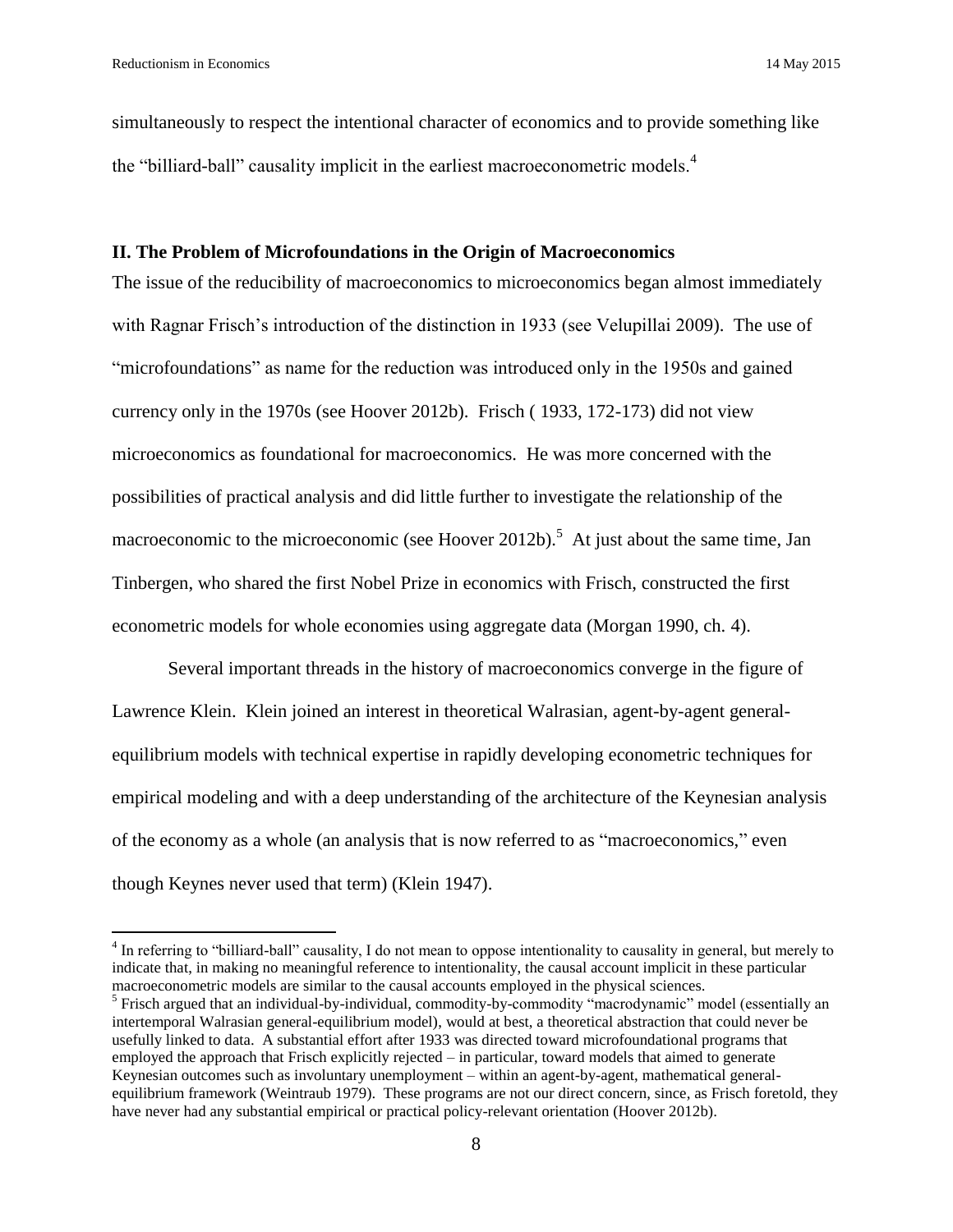The macroeconometric modeling programs of Klein and Tinbergen from the 1950s on can be seen as treating economic analysis as an engineering problem. One goal was to increase the causal articulation of the models – that is, to obtain and model more and more disaggregated data. For example, rather than investment, a model might distinguish among types of investment, such as plant and equipment, structures, and inventories of finished goods; and each of these categories might be further refined, so that, for example, structures could be subdivided into residential, industrial, and commercial. Following the path of greater and greater causal articulation, the models evolved from the three to twenty-five equation range to hundreds or even thousands of equations.

A second engineering goal was to use the models as a guide to management of the economy. Tinbergen (1956) developed an explicit methodology of policy evaluation in which the policymaker aimed at certain *targets* by choosing the settings of *instruments*. The macroeconometric model provided the machinery for conducting counterfactual analysis of the connection of between instruments and targets.

Klein, Tinbergen, and other macroeconometric modelers were called "Keynesians" because of their having adopted the aggregative architecture of Keynes's *General Theory* (1936), Keynes's own skepticism of the macroeconometric project to the contrary notwithstanding (Keynes 1939). And Keynesian macroeconometrics was the dominant approach until the early 1970s. The central challenge to the Klein/Tinbergen program was the "Lucas critique" (Lucas 1976; see also Hoover 1988, ch. 8, sections 8.3-8.4). Put broadly, Lucas's point was that the aggregate relationships modeled by macroeconometricians were the product of the behaviors of individuals. Those behaviors were intentional. And contrary to the implicit assumption of the engineering approach to policy, the policymaker was not an outsider to economy: not only did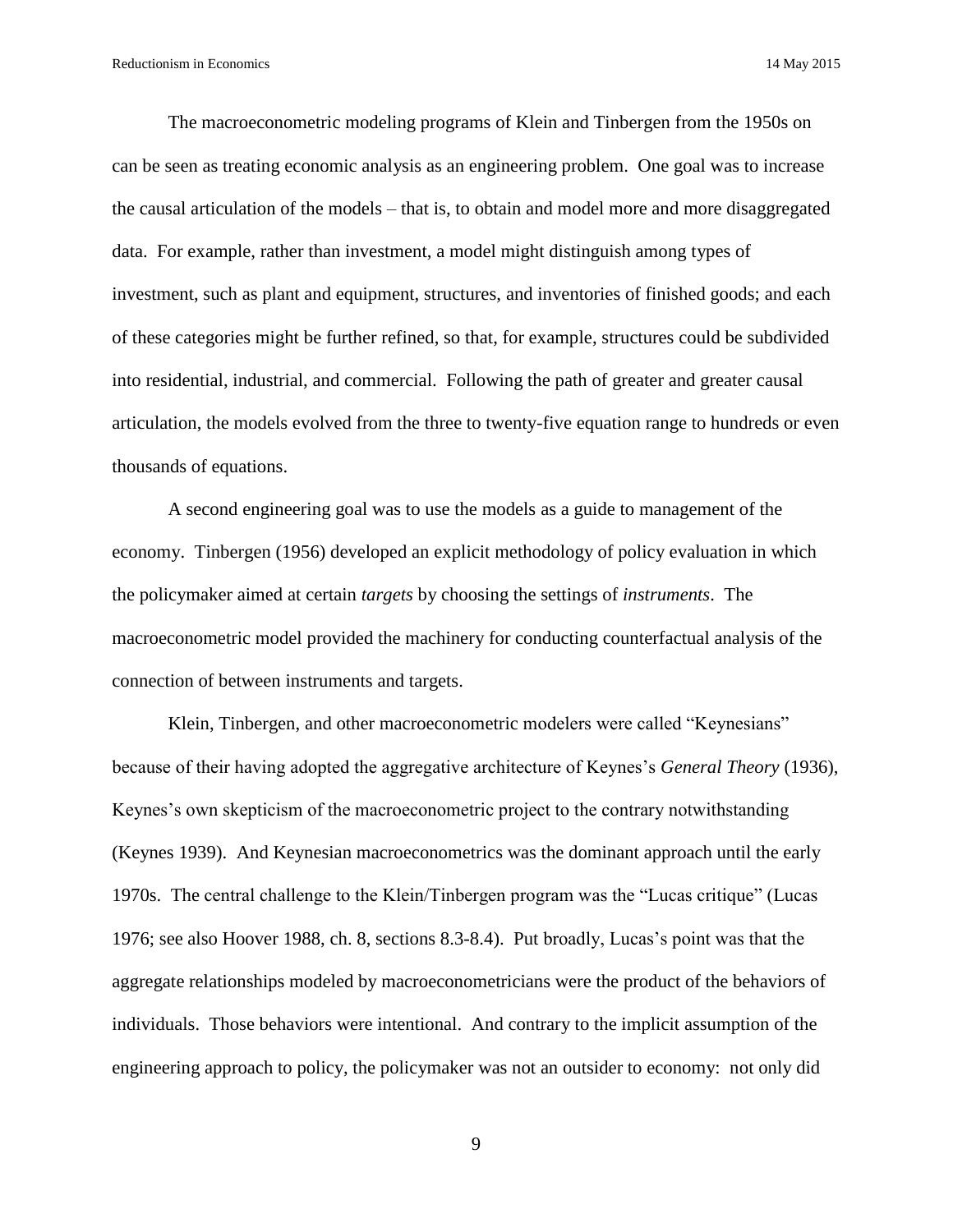the policymaker react to data generated by intentional agents, those agents themselves had every reason to try to understand and predict the actions of the policymaker and to incorporate those understandings and predictions into their behavior. The Keynesian policy modeler treated the economy as a causal mechanism that would invariably transmit the settings of policy instruments as causal stimuli to target variables as causal effects. Since policy was guided by preferred goals, policy actions were not random or *sui generis.* To the degree that they were systematic or predictable, the individuals in the economy would adjust their behaviors in light of the policy. Any change in policy (a change in the "policy rule") was then likely to be met with a change in the relationship among the aggregate variables. Thus, contrary to the assumption of the Keynesian policy modeler, the relationships embedded in aggregate macroeconomic models would not be invariant to policy actions. Tinbergen's target/instrument framework was bound to fail in models in which the articulation stopped at an aggregated level.

Lucas suggested that the path forward was to understand aggregate outcomes as the product of individual microeconomic decisions, taking only "tastes and technology" as given. Lucas's program was eliminativist. While the idea of microfoundations for macroeconomics had been pursued in various ways since the 1930s, it is only with the Lucas critique that macroeconomists typically began to insist that models without microfoundations lacked scientific *bona fides* (Hoover 2012b). Lucas's proposal is an explicit endorsement of radical reductionism. In his view, the entire scientific enterprise of macroeconomics was an intellectual mistake, although one made under the duress of the Great Depression (Lucas 1987, 108). If the program of microfoundational reduction succeeds, he argues, "the term 'macroeconomic' will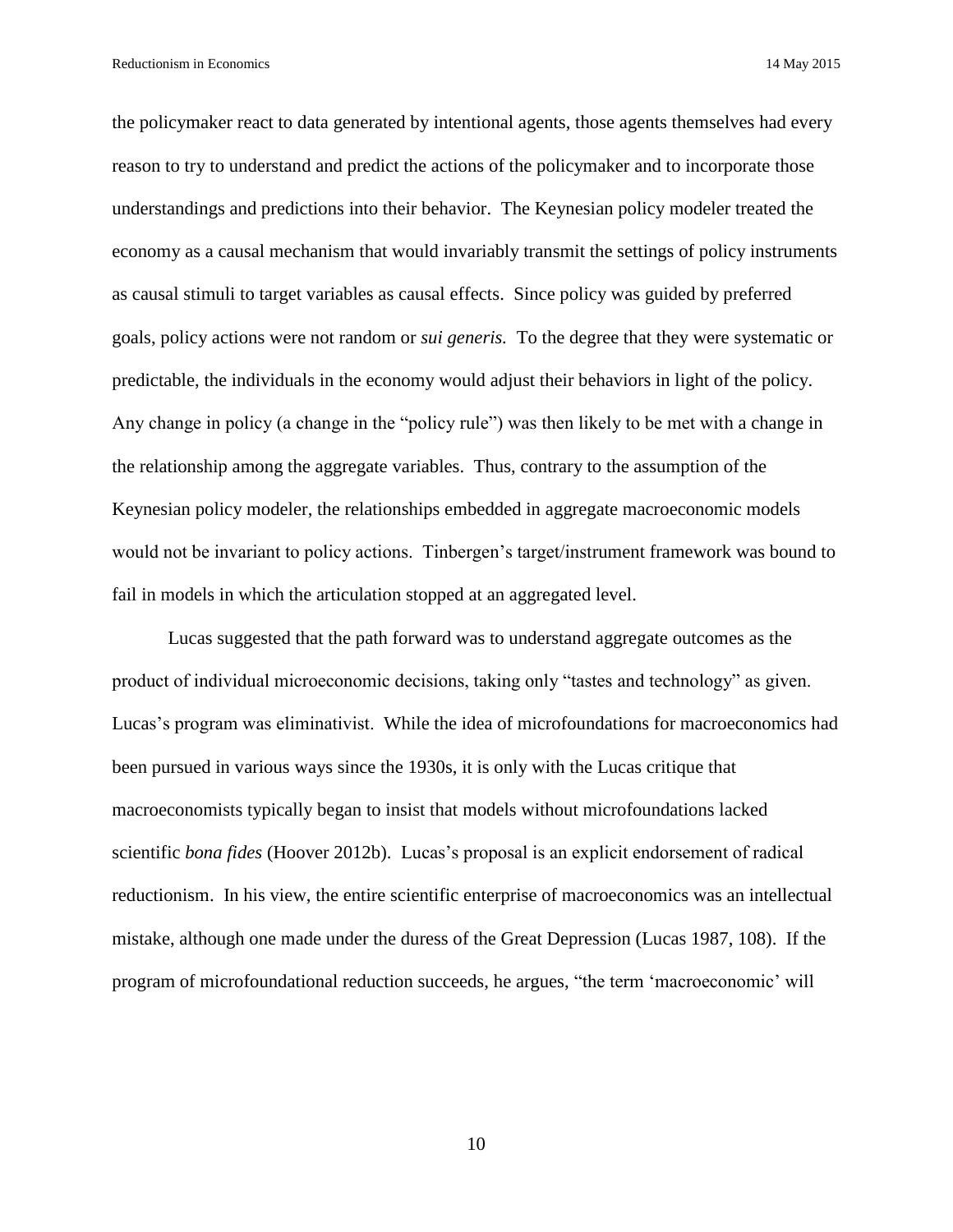$\overline{a}$ 

simply disappear from use and the modifier 'micro' will become superfluous. We will simply speak, as did Smith, Ricardo, Marshall and Walras, of *economic* theory" (Lucas 1987, 107-108).<sup>6</sup>

Lucas should not be interpreted as an unusually vigorous expression of the reductionist impulse, but as making an altogether stronger claim that Keynesian econometric models suffer from "fatal" flaws and are of "*no* value in guiding policy" (Lucas and Sargent 1979, 50; cf. Lucas 1980, 705 (esp. fn. 80) and 712). Security lies not simply in seeking underlying mechanisms, but in actually starting from individuals: "Notice that, having specified the rules by which interaction occurs in detail, and in a way that introduces no free parameters, the ability to predict individual behavior is nonexperimentally transformed into the ability to predict group behavior" (Lucas 1980, 711). $^7$ 

Lucas's reductionism rapidly became standard among "new classical" macroeconomists, who reiterated his claim that the absence of individualist microfoundations was fatal for Keynesian aggregative macroeconometric models (e.g., Plosser 1989, 51; Hoover 1988; J.E. King 2012, ch. 6). Lucas (1978, 1430) had already employed the representative-agent assumption in theoretical work, it was rapidly adopted in empirical studies using aggregate data: "Analysis of dynamic, stochastic general equilibrium models is a difficult task. One strategy for characterizing equilibrium prices and quantities is to study the planning problem for a representative agent (see Lucas 1978 . . ." (Robert G. King and Plosser 1984, 366).

<sup>&</sup>lt;sup>6</sup> In fact, Smith and Ricardo spoke of *political economy* and not of economics. Lucas's position is not that the topical or policy concerns typical of macroeconomics should disappear, but only that the theoretical account of the phenomena that they address must be microeconomic. Twelve years later, the prominent new Keynesian economist, Michael Woodford (1999, 31) declared the success of Lucas's reductive program: "modern macroeconomic models are . . . derived from the same foundations of optimizing behavior on the part of households and firms as are employed in other branches of economics."

 $^7$  Sargent (1982) provides a comprehensive statement of the reductionist position.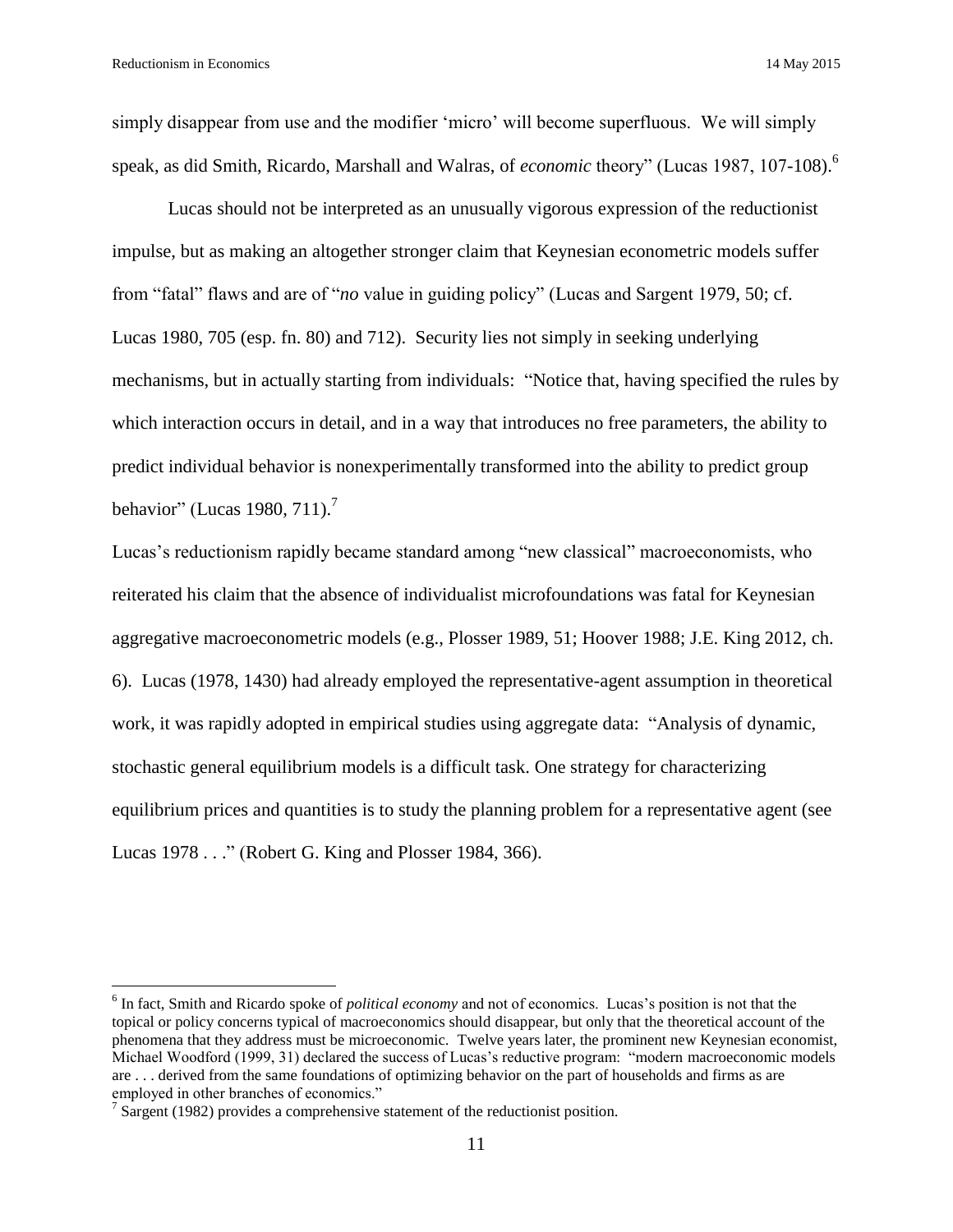$\overline{a}$ 

# **III. Intentionality and Causality**

No economist really dissents from ontological individualism of the form that holds that individual behavior lies behind economic phenomena. Klein is the exemplar of the reductive impulse. He took microeconomics as essentially on the right track and paradigmatic of what economics is. He did not dissent from Lionel Robbins's (1935, 16) famous definition: "Economics is the science which studies human behaviour as a relationship between ends and scarce means which have alternative uses."<sup>8</sup> The standard approach of microeconomics is to express for any particular individual a fixed ranking of ends (a utility function or profit function) that is maximized with respect to a constraint expressing alternative uses (a budget or technology constraint). This approach defines the core of microeconomics. Klein simultaneously took standard microeconomic theory and aggregate Keynesian macroeconomic theory as each holding in its own domain. In his dissertation he explicitly criticized Keynes for failing to provide a detailed account of the relationship of individual economic decisions and aggregate outcomes (Klein 1947, 57). Later, he explored the foundations of aggregation theory (Klein 1946a, b). His preferred approach was to view microeconomics and macroeconomics as both explanatorily successful and as each employing a distinct set of conceptual categories. He then asked whether there was a formal aggregation procedure jointly consistent with the constraints of both conceptual structures (see Nelson 1984 and Hoover 2010 for a discussion of this approach to aggregation). The approach did not aim at elimination but at explanation of the connection (a type-C reductive dependence – see section I).

<sup>8</sup> Robbins's formulation is found in nearly every introductory microeconomics textbook today. And what I am calling the standard approach, which embodies that formulation, is general enough and widely seen among economists to be general enough, at one extreme, to cover game theory, which stresses the interaction of two or a small number of agents, each constraining the other, and, at the other extreme, perfectly competitive general equilibrium, in which each agent is taken to be small relative to the market and, hence, able to choose as if his own decisions did not affect the market. Lucas (1980, 711, fn. 11) specifically notes the wide scope of microeconomics – e.g., game theory, as well as market models – with reference to his advocacy of microfoundations.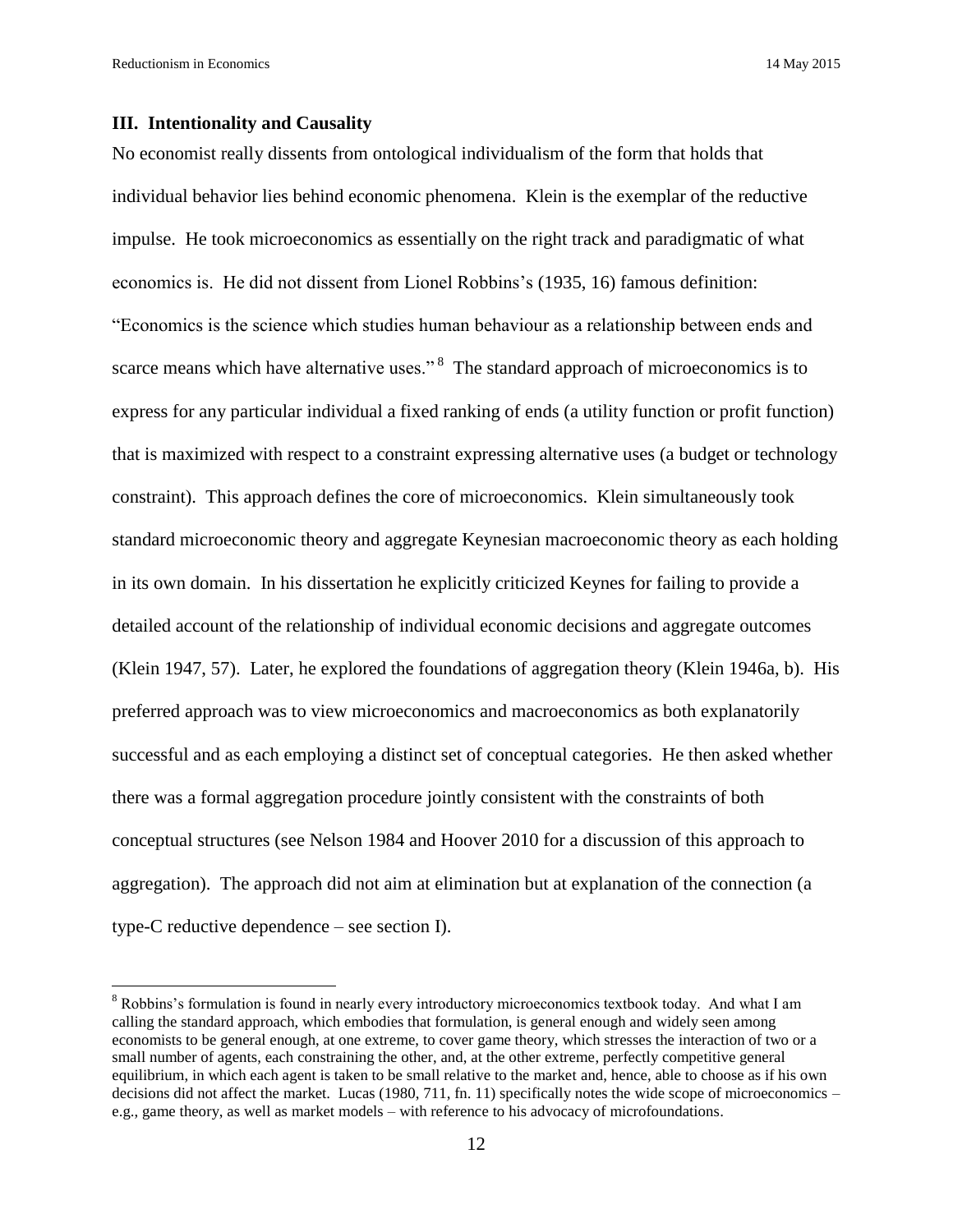It soon became clear there were practical and theoretical difficulties to approaching the relationship of macroeconomics to microeconomics through direct aggregation (e.g., Gorman 1953), and Klein turned his attention to a more workable program – namely, to the progressive causal articulation and disaggregation of macroeconometric models already described. Klein himself describes his attitude: "In contrast with the parsimonious view of natural simplicity, I believe that economic life is enormously complicated and that the successful model will try to build in as much of the complicated interrelationships as possible. That is why I want to work with large econometric models and a great deal of computer power. Instead of the rule of parsimony, I prefer the following rule: the largest possible system that can be managed and that can explain the main economic magnitudes as well as the parsimonious system is the better system to develop and use" (Klein 1992, 184).

Klein's approach does not represent the abandonment of the goals of reduction. He and most of the Keynesians of the 1950s through 1970s continued to believe that, even if no detailed aggregation of microbehavior to macrobehavior could be worked out, incompatibility between macrobehavior and microbehavior was a blemish on their models. Every behavioral function of the macroeconometric model was subjected to an individual, microeconomic analysis. The Keynesian maroeconometric modelers looked for models with a "billiard-ball" causal structure that would support policy advice – one in which a change in a policy instrument would be predictably and reliably related to a change in targeted outcomes. Causal and intentional accounts are not in general at odds, but their goal was to discover the way in which intentionality conditioned the relationships among the variables such that, once known, *explicit* reference to the intentions of individuals in the economy (other than the policymakers themselves) would not be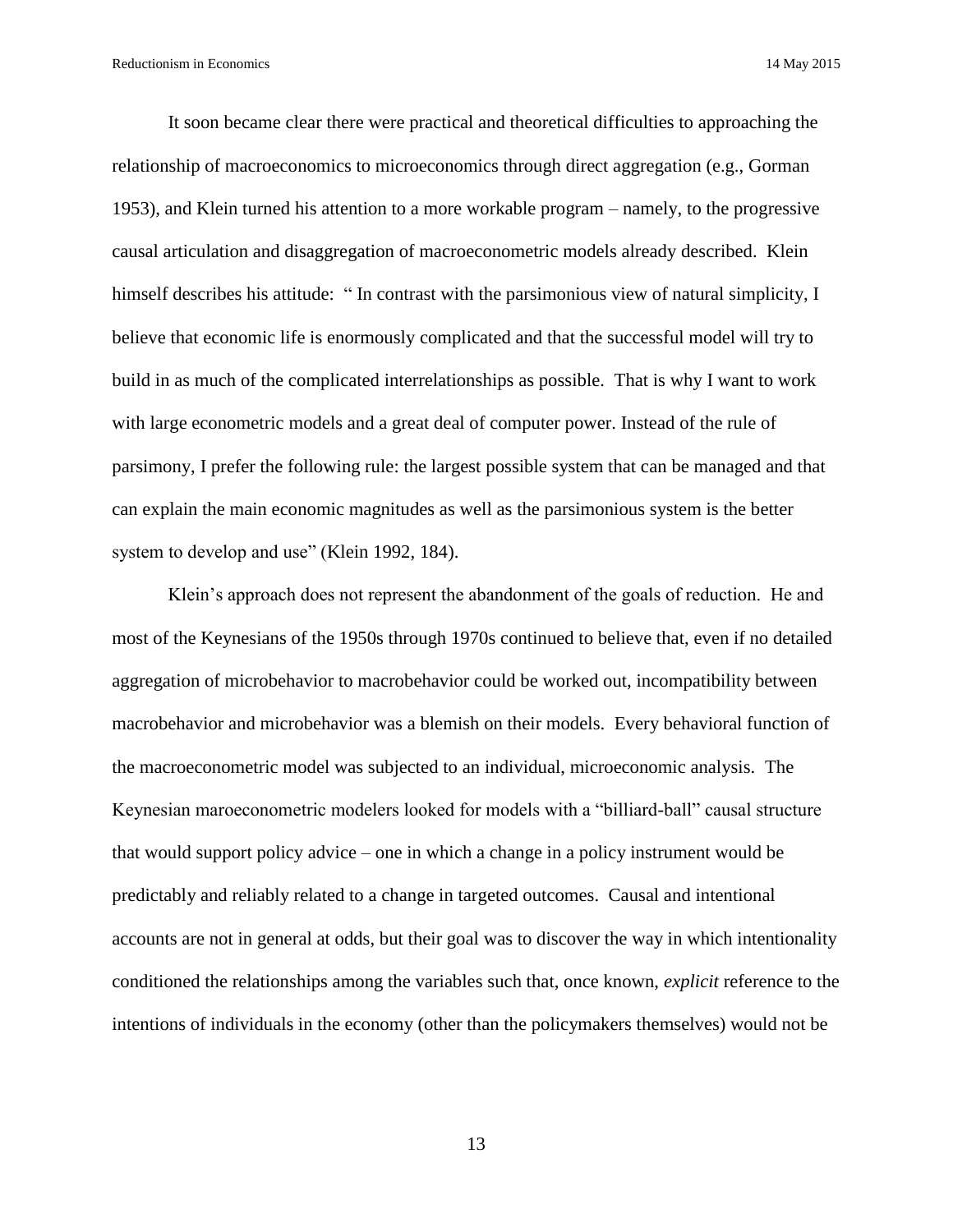needed when offering causal analyses of the policy problem. The causal articulations that they sought were explicitly analogous to those appropriate for the physical sciences or engineering.

To take an example: Simon Kuznet's discovered in the early 1940s that, in data aggregated by decades, a stable fraction of aggregate income was devoted to aggregate savings, while, in data within a decade, the fraction of savings rose as income rose. Every influential approach to this puzzle began with an analysis of the individual decision problem. The ultimately dominant approach of Kuznets and Friedman suggested that an individual should calculate the asset value of expected future income and set savings as a fixed fraction of *permanent income*, defined as the implicit income stream of the assets (Friedman 1957). The puzzle was resolved for the individual: all transitory income should be saved, linking the measured savings rate to the level of income year by year; but over decades, transitory income would average out, so that only the fixed savings rate from permanent income would be measured.<sup>9</sup>

Such individual analysis was not used to place direct restrictions on the aggregate relationships, but was instead used qualitatively. Some examples:

- self-employed people typically have larger fluctuations year by year than wage earners; so it might prove to be a productive strategy to disaggregate consumption and income by employment status;
- durable goods (e.g., cars or washing machines) return their services over time and, hence, have an asset value, similar to investment goods – in effect, savings in a physical rather than financial form – while nondurable goods (e.g., food and electricity) are consumed very quickly; so it might be useful to model durable and nondurable consumption separately;
- the asset value of expected future income and the implicit income from those assets (financial and physical) depends on the rate of interest as a measure of opportunity cost, so it might turn out that interest rates should be a variable in any macroeconomic savings relationship.

 $9^9$  See Hoover 2012c for a textbook account of the permanent-income hypothesis, its evidence, and implications.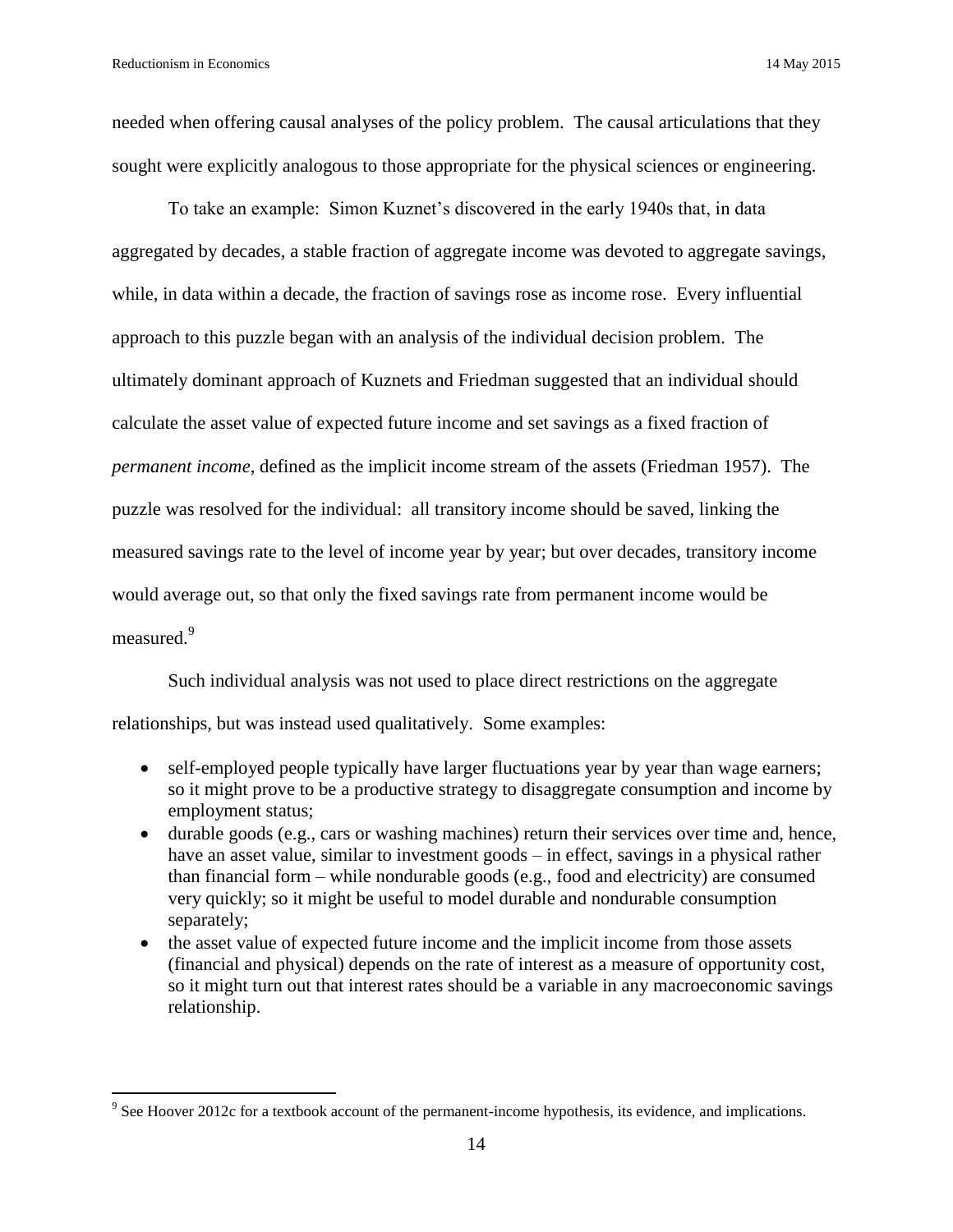$\overline{a}$ 

The utility of these exercises was not supposed to be to provide a basis for direct aggregation, but to provide an analogy between an individual's decision problem and an aggregate relationship that would allow the researcher to identify relevant variables and qualitative relationships and to expose underlying inconsistencies between macroeconomic relationships and individual behavior. Kuznets, Friedman, and others who took this approach did not attempt to provide any strict deduction of the properties of the aggregates from the microeconomic analysis of multiple individuals in any practical case.<sup>10</sup> The relationship is rather a qualitative analogy and would have to be tested empirically at the aggregate level before it would be accepted as compelling.

The reductive impulse is essentially a methodological attitude that we should look for the explanations of things by trying to articulate the mechanisms that make them arise and that we should continue the process of articulation as far as feasible and pragmatically useful.

The appeal of reduction in biology, and even in mind sciences, is that reduced explanations eliminate teleology by purging intentionality. In economics, it is just the opposite: *the appeal of reduction is to recapture intentionality*. Some macroeconomic analyses make little or no reference to intentionality, and it is precisely for that reason that Lucas sees them as defective: the object of the Lucas critique is to recapture intentionality. Lucas and his collaborators and followers, who came to be called "new classical" economists, reject the notion associated with Klein's reductive impulse that there is any way station between macroeconomics and the individual that could adequately account for the influence of intentionality on causal articulation.<sup>11</sup> The only stopping point is the individual agent.

What explains the appeal of intentionality as a theoretical desideratum for economics? The first consideration is familiarity: historically, economics began with a folk psychology. The

<sup>10</sup> Notwithstanding Klein's (1946a, b) investigations of the *theory* of aggregation, which are not in fact applied to actual data either in the those articles or in later modeling exercises.

 $11$  See Hoover (1988) for a comprehensive account of the new classical macroeconomics.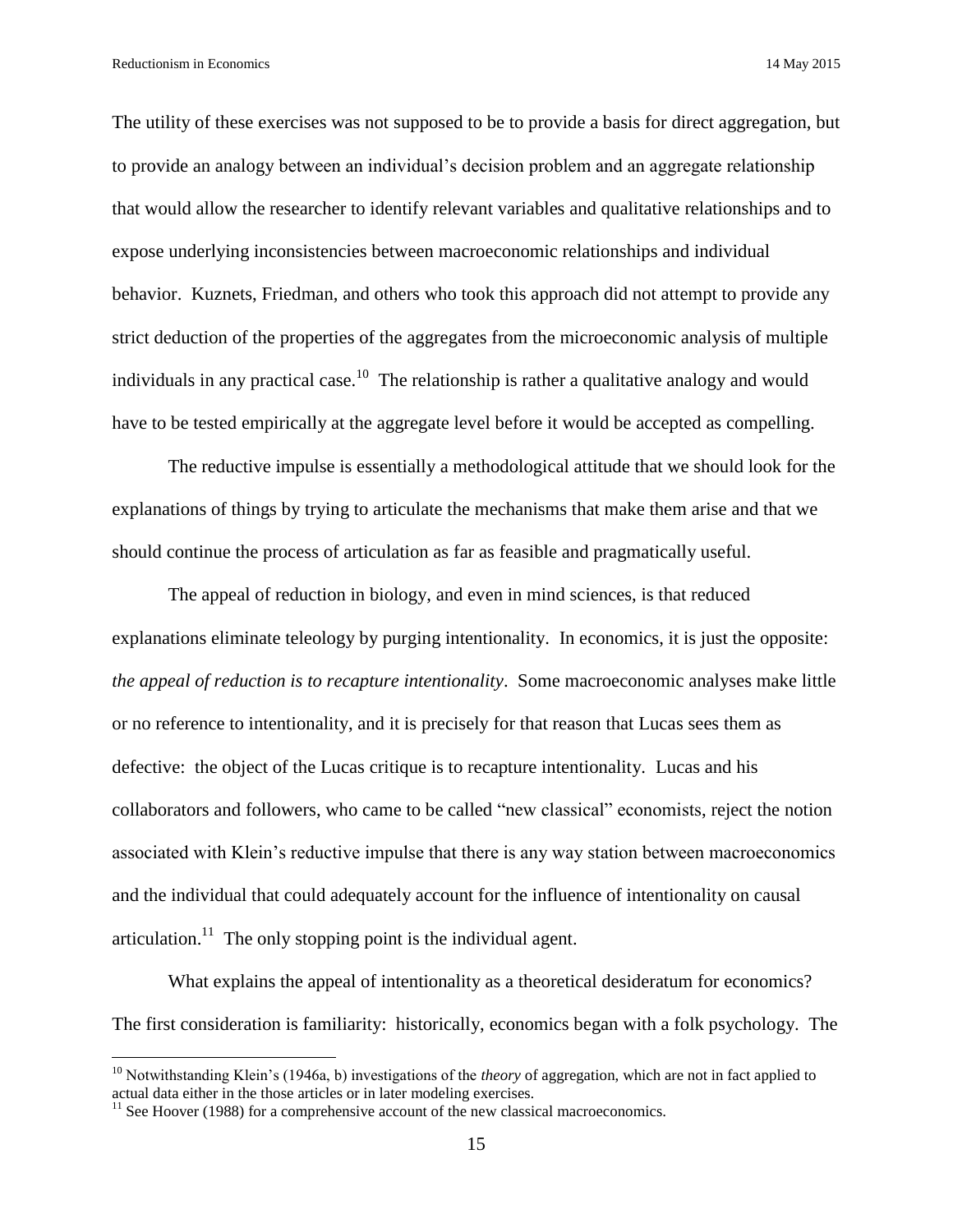second is success. It is common to denigrate the predictive and explanatory success of economics (e.g., Rosenberg 2012; Rosenberg and Curtain 2013). Often it is compared to the stunning success of some areas of physics. One argument in favor of a thorough-going reductionism is that all the greatest successes of natural science have employed a reductive strategy, so that we ought inductively to conclude that this is the way forward in social sciences as well. Aside from general objection to the validity of inductions of this sort, the success of physics in its own domain is irrelevant to its success in a social domain. If, for example, I want to predict your route home from work, an intentional account, though it may ultimately fail, gives me some hope of succeeding, while an analysis that starts with physics (or even neurobiology) gives me none.

Intentional accounts are not examples of "billiard-ball" causation analogous to physically efficient causation. Yet the lesson from the example of the permanent-income analysis of savings is that the effort to explore the problem intentionally may help us to articulate constraints and relatively stable social structures that allow us to apply an analysis of efficient causation, setting detailed intentions aside as second order. This is not to deny the Lucas critique. Rather it is to suggest that its reach may be sufficiently moderated in aggregate data that there are useful macroeconomic relationships to model that are *relatively* invariant. It suggests that macroeconomics will always have a local character: the general templates of macroeconomics may be similar across a large variety of cases, but the quantitative details are likely to be country and temporally specific – a conjecture that is borne out by the experiences of macroeconometric modelers.

The Lucas critique is the hinge of the history of macroeconomics over the past fifty years. Early generations of Keynesian had preferred aggregate relationships that were compatible with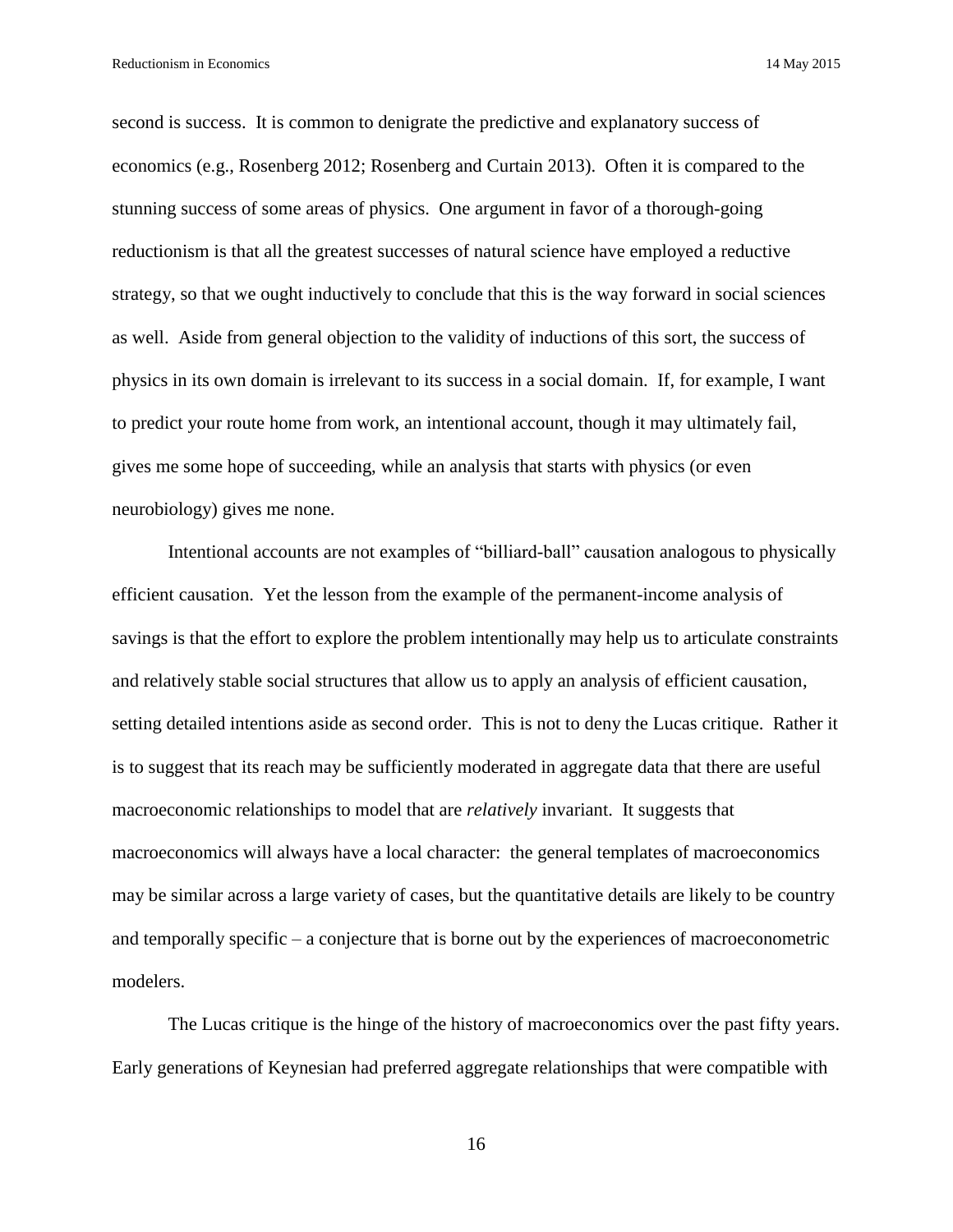microeconomic analysis, but they rarely – if ever – imagined that empirically relevant aggregate relationships were conceptually or feasibly logically deducible from microeconomic premises. The Lucas critique heralded a methodological revolution: after 1976, any model, analysis, or measuring framework was likely to be summarily rejected unless the researcher could offer a microfoundational account – that is, one grounded in individual choice, taking only tastes and technology as given – and a plausible, adequate microfoundational account was held to be proof against the Lucas critique.

## **IV. Against Eschatological Justification**

The microfoundational turn poses two interrelated issues for macroeconomics: first, the question of what counts as plausible, adequate microfoundations; second, the adequacy of economic science to support practical policy analysis. The strident logic of the Lucas critique implies an uncompromising reductionism. Limited empirical resources and the demands of practical policy require compromises. The new classical macroeconomics adopts a particular compromise, the representative-agent model, but treats it not as the abandonment of reductionism, which would amount to a strategy similar to Klein's, but as a model the practical conclusions of which are warranted by its being the first step in a thoroughly reductionist program. We now turn to examination of their strategy.

The short answer of the microfoundational reductionists to the question of what counts as plausible, adequate microfoundations is that those that adhere to the template of optimization of preferences subject to constraints are the right place to start. But that is a minimal and not very discriminating constraint. There is a fantasy vision of the connection of macroeconomics to microeconomics. It starts by assuming that we can model the decision problem for each agent in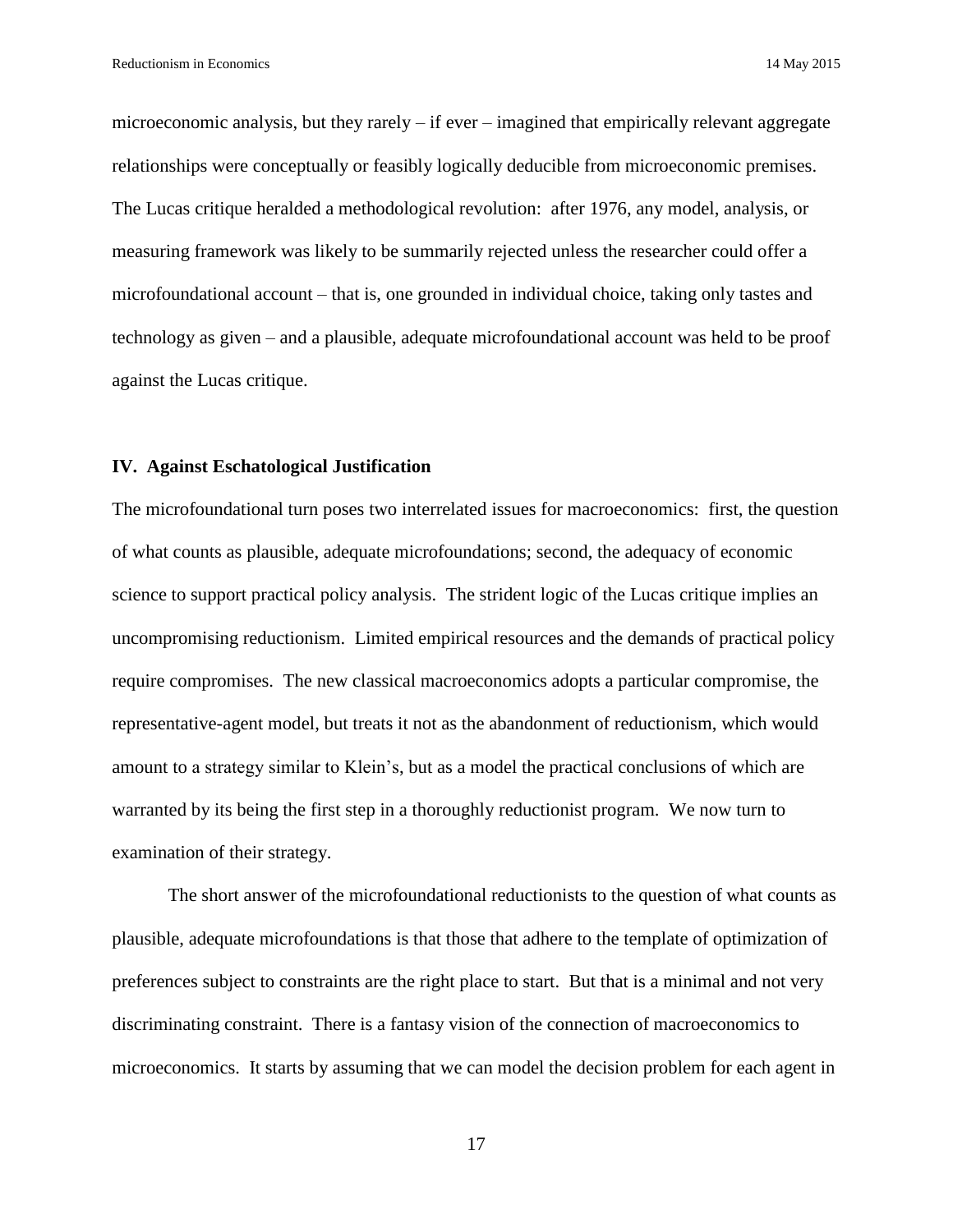the economy. If this is done fully, then we need only fill in initial conditions about the preferences of agents, the available technology, and the distribution of primary resources, and the model will recapitulate the actual economy or predict the future economy. Macroeconomic aggregates could be computed for this economy by simply following the data collection procedures of government statistics bureaux, but these aggregates would be seen to be epiphenomenal and not explanatory of any of the economic events of the world. This is the economist's analogue to Laplace's deterministic fantasy about the physical world. What makes it a fantasy is partly that no one imagines that it is practically implementable. Indeed, I would conjecture that it is computationally impossible. But aside from those considerations, would the implementation of the fantasy be scientifically helpful?

Let me begin to answer that question by appeal to an analogy.<sup>12</sup> Imagine that we have an engineer who needs to lift a large object to the top of a building. One approach is to imagine an apparatus of ropes and pulleys that can be analyzed by the physical laws of simple machines that are found in the most elementary physics textbooks. The conceptual architecture of these laws refers to pulleys and cords but not to their material constituents. Practical engineering takes certain generic facts about the materials – e.g., stiffness and tensile strength – as constraints. There may need to be some degree of de-idealization – for example, taking into account that actual cords have thickness and weight. But beyond some level, the details do not matter. Pulleys might be fiberglass, metal, or wood; cords might be ropes or cables. The theory of simple machines provides a resource for the engineer that is both explanatory of the relevant facts and useful for prediction and counterfactual analysis.

 $12$  The analogy is a variant of Hilary Putnam's (1975) argument that it is the geometrical and not the microconstitutive properties of square pegs that prevent them from passing through round holes, the radii of which are equal to the lengths of the sides of the pegs.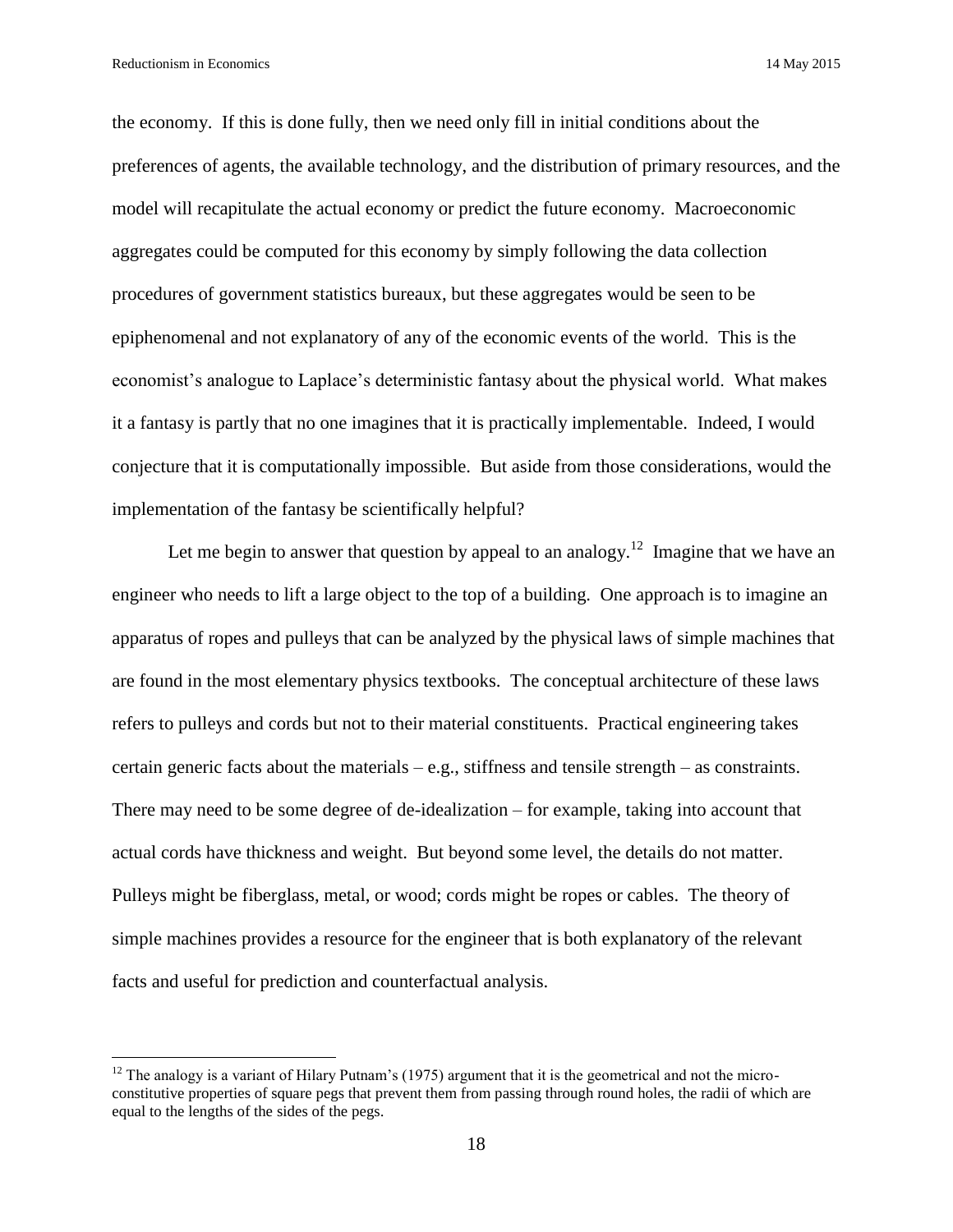Contrast this with a reductionist fantasy account. We go back to fundamental physics – let us say to Newton's laws rather than to relativity and quantum mechanics. We specify initial conditions at some earlier time – and we then do what? Provided that our commitment to reductionism has not turned us into determinists, we might search exhaustively over feasible interventions and then select from among the interventions that end up with a future in which our object is on top of the building. Here is the difficulty: how do we make sense of the notion of a feasible intervention, given that the various apparatus can be instantiated through a wide variety of microstructures?

We may, perhaps, stumble upon a *recherché* or arcane mechanism that through just the right set of actions lifted the object without any familiar mechanism: snapping our fingers just so and at just the right time results in just the right cascade of molecular collisions that our object is lifted by air pressure to the top of the building. Unless one is really a thorough-going determinist and all of that is preordained, including our own "intervention" of snapping our fingers just so and the "counterfactual" analysis itself, it is hard to imagine interventions fine enough to work in such a way. So, more plausibly, our investigation will conclude only when we discover interventions that generate from microstructures apparatus that have a familiar macrostructure. Our search criterion over the intervention space amounts, then, to looking for pulley-and-cordlike machines.

The reductionist procedure is impractical, and, even in any fantasy that preserves a reasonable facsimile of the engineer's intentional intervention, we end up appealing to conceptual categories (the abstract analysis of simple machines) that bear no useful conceptual relationship to the physical analysis of its constituent parts, except the *de minimus* one that actual machines must be instantiated in materials with physically adequate properties. The material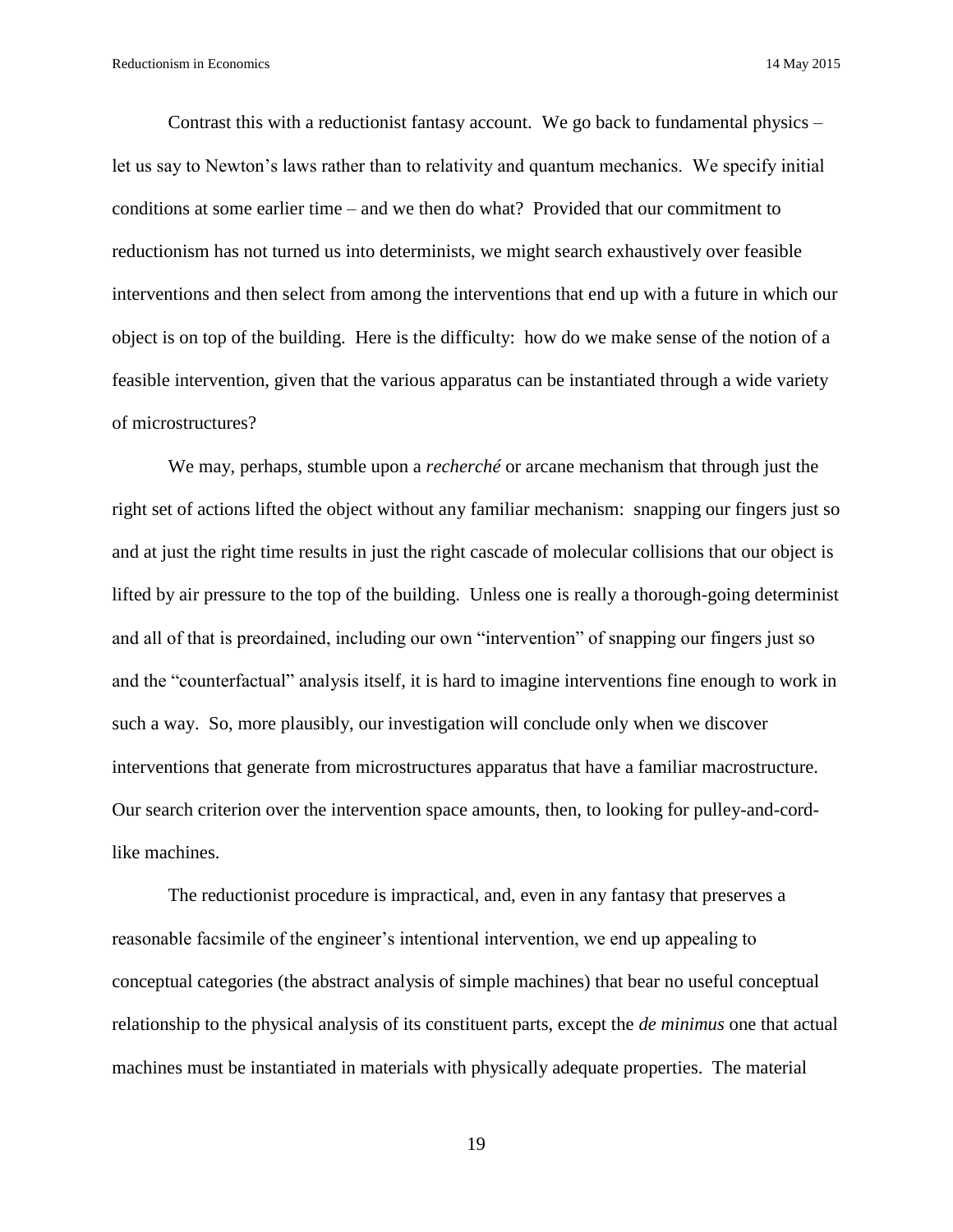prerequisites do not explain the mechanical advantage employed by the engineer. At most they mark out a class of materials in which to instantiate instruments that possess mechanical advantage.

That the physics of simple machines is conceptually distinct from the reductionist microdescription does not, I think, introduce any mystery or leave any unaccountable residuum. The physics of simple machines provides a resource to the engineer that the microphysical account fails to provide for conceptual, even more than practical, reasons.

Economics presents similar cases. A prime example, is the general price level, from which we get economy-wide measures of inflation. It shares a name with the familiar prices of goods, but it is, in fact, not an object of experience but one of Dewey's "refined objects of reflection." While it is in practice measured by pricing bundles of representative goods, its dimensions are not even commensurate with the dimensions of the prices of particular goods (Hoover 1995, 2001b, ch. 5). The general price level bears a similar relationship to its constituent prices as the pulley does to its constituent materials: the macro cannot in either case be instantiated without the micro; yet, there is a conceptual divide such that the macro provides conceptual resources that are not available from the micro in isolation. Fundamental macroeconomic theory relies on concepts such as the *real* values of GDP, consumption, the money stock, interest rates, and so forth. The general price level is the key concept involved in converting *nominal* or monetary values to real values, so that the same conceptual divide noted with respect to the price level is recapitulated between the familiar, experiential nominal quantities and the refined objects that populate macroeconomics.<sup>13</sup> And just as with the problem

 $<sup>13</sup>$  For example, one way of measuring nominal GDP is to add up all the incomes of all the people in a country. Each</sup> component is directly observable from accounting records or tax receipts and is recorded in the national accounts in currency units. Real GDP converts nominal GDP to value of money in a base year, where the unit of value depends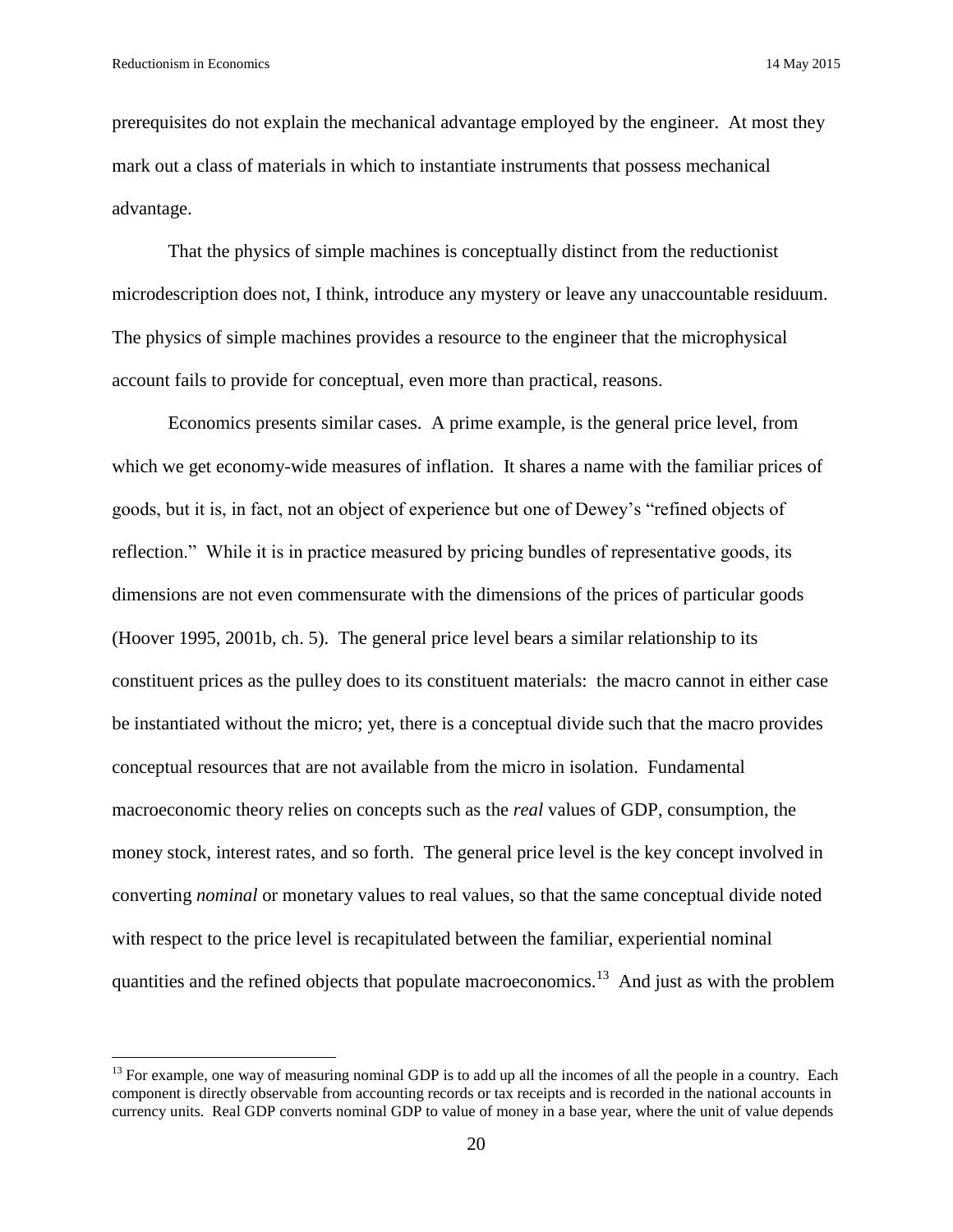of lifting a heavy object, the reductionist fantasy of the microfoundationalist fails to provide the conceptual resources for evaluating an economic stimulus or the monetary policy of quantitative easing or other of the typical macroeconomic concerns of policymakers.

No one really disagrees with the impracticality of either the physical reductionist's or the economic microfoundationalist's fantasies. Yet, the microfoundationalist's fantasy has a powerful hold on macroeconomists. They recognize that an agent-by-agent reconstruction of the economy is not feasible, but they argue that it is something that we could do "in principle," and that the in-principle claim warrants a particular theoretical strategy. The strategy is to start with the analysis of a single agent and to build up through ever more complex analyses to a whole economy. In the extreme case in which there is only a single agent, the microfoundationalist strategy is referred to as the *representative-agent model*. The representative-agent model is distinct from the Robinson-Crusoe limit-case of a microeconomic general-equilibrium model of an autarkic island economy. Rather than positing a very small economy of a one agent, in its empirical application, the representative-agent model posits a single agent who faces a decision problem of the same form as Robinson Crusoe but who, in contrast, takes all the resources (capital and labor) of the heterogeneous population of the national economy as his budget constraint and whose production and consumption choices are meant to correspond to the aggregate of their individual choices (see Hartley 1997; King 2012 for histories and methodological analyses of representative-agent models).<sup>14</sup>. A large number of *empirical* representative-agent models have been seriously proposed. They are widely held to be immune

on the contruction of the price index, so that the units of real GDP are fundamentally baskets of goods and not currency units despite being expressed in what might be mistaken for a currency unit (e.g., "2010 constant dollars"). <sup>14</sup> Lucas (1978, 1430) had already employed the representative-agent assumption in theoretical work, and it was rapidly adopted in empirical studies using aggregate data: "Analysis of dynamic, stochastic general equilibrium models is a difficult task. One strategy for characterizing equilibrium prices and quantities is to study the planning problem for a representative agent (see Lucas1978 . . ." (Robert G. King and Plosser 1984, 366).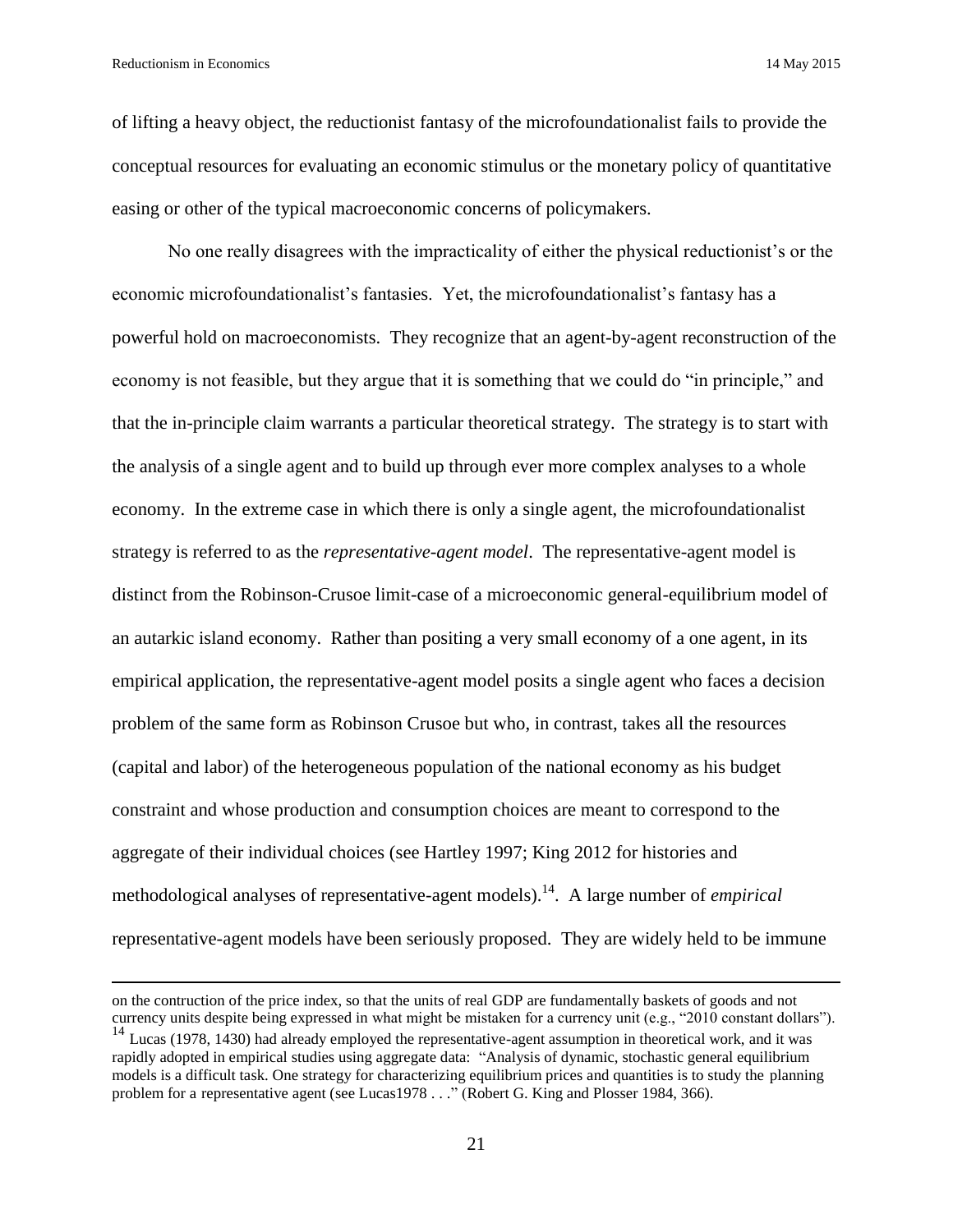from the Lucas critique, because the representative agent is analyzed using the usual forms of microeconomics.

The underlying logic of the representative-agent model has rarely been either explained or explicitly defended. When pressed, advocates usually refer to the model as a first step along a path to a truly satisfactory model (e.g., Chari and Kehoe 2008). They point to recent work on heterogeneous-agent models as further steps on the same path. Heterogeneous-agent models are, however, still conceptually distinct from true agent-by-agent models; its agents are still representative of aggregates and not individuals.

The microfoundational strategy that begins with the representative agent is the exact opposite of the strategy of the Keynesian macroeconometric modelers. The Keynesians saw their primary allegiance to the data and hoped for a macroeconomic model that was not inconsistent with microeconomics; the microfoundationalists see their primary allegiance to a microeconomic account and hope for an empirical model that is not inconsistent with the aggregate data. One might imagine a meeting in the middle, but the difference in conceptual structure between microeconomics and macroeconomics rules that out – hence the eliminativist nature of reductionism in macroeconomics. This point is, in fact, understood by new classical macroeconomists. Sargent notes that the difficulties in developing a model that consistently applies microeconomic templates to highly disaggregated data are formidable and "unfortunate, but [do] not seem to argue in favor of models that purchase superficial realism at the cost of making numerous implicit assumptions that violate the principles that emerge from the simple abstract models that we do have" (Sargent 1982, 384, fn. 11).

The implicit argument in favor of representative-agent models as empirically relevant to aggregate economic data runs something like this: a representative-agent model is not itself an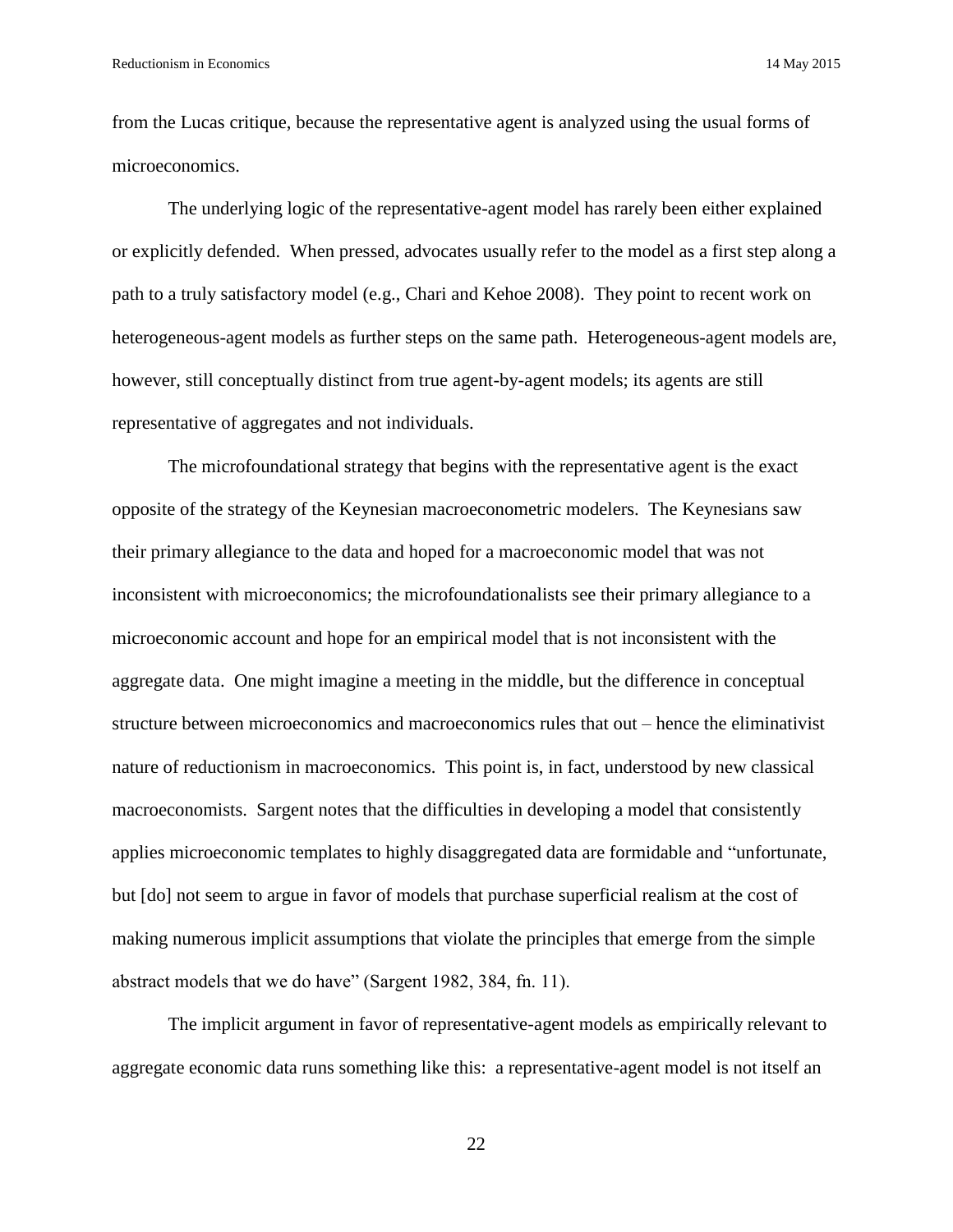acceptable representation of the whole economy (in part because it does not allow us to analyze some questions, such as heterogeneity of preferences or the distribution of income); but it is a first step in a program which step by step will inevitably bring the model closer to the agent-byagent microeconomic model of the whole economy – an elaboration which we can understand in principle; and, therefore, we ought to take the *empirical* predictions of the representative-agent model seriously, we ought to ground our *practical* counterfactual policy analysis in such models, and we ought to *reject* models that either are not representative-agent models or do not stand further down the path to the fully elaborated model. I call this argument *eschatological justification*: it is the claim that there is a plausible in-principle game plan for a reductionist program and that the conclusions of early stages of that program are epistemically warranted by the *presumed*, but *undemonstrated*, success of the future implementation of the program in the fullness of time.

While rarely spelled out in detail, the argument is taken seriously.  $15$  In a status report on quantitative macroeconomics published in one of the highest profile economics journals, the

 $15$  A referee has suggested that the claim that the eliminative microfoundationalists are engaged in eschatological justification may raise a strawman, suggesting that advocates of representative-agent models, in fact, take empirical success as the warrant of their models – pursuing something like what I have referred to as the reductive impulse. The attribution of eschatological justification in this case requires not only that we should seek eliminative microfoundations, but that, even recognizing the empirical inadequacies of current representative-agent models, we should prefer their policy conclusions. Chari and Kehoe (2008, 248), discussing practical empirical applications, make the case that models that build from the "ground up" to increasingly complete coverage from a representativeagent base have a "special virtue" relative to those that disaggregate from the top down, even when they both embody the same level of empirical aggregation. They thus reject following the reductive impulse to achieve explanatory reduction in favor of first steps toward an eliminative reduction. Such explicit statements are uncommon; yet the most pervasive features of any scientific methodology are frequently implicit rather than carefully articulated – economics is no different. We can, however, look for the hallmark of eschatological justification – namely, that the expected future success of a modeling strategy implies practical deference to models at the current stage of development, even in cases in which those models may fail on other desiderata. Here is concrete case: central banks around the world employ dynamic stochastic general-equilibrium (DSGE) models, a species of representative-agent model, to give actual policy guidance. (And they were widely criticized for doing so – by politicians and the press – in the wake of the policy failures of the worldwide financial crisis that began in 2008.) An economist at the Bank of England provides an unusually explicit explanation:

The pre-microfoundations approach puts the stress on data consistency: models that are not consistent with the data (in an econometric sense) should be rejected. In contrast, the Bank of England's new model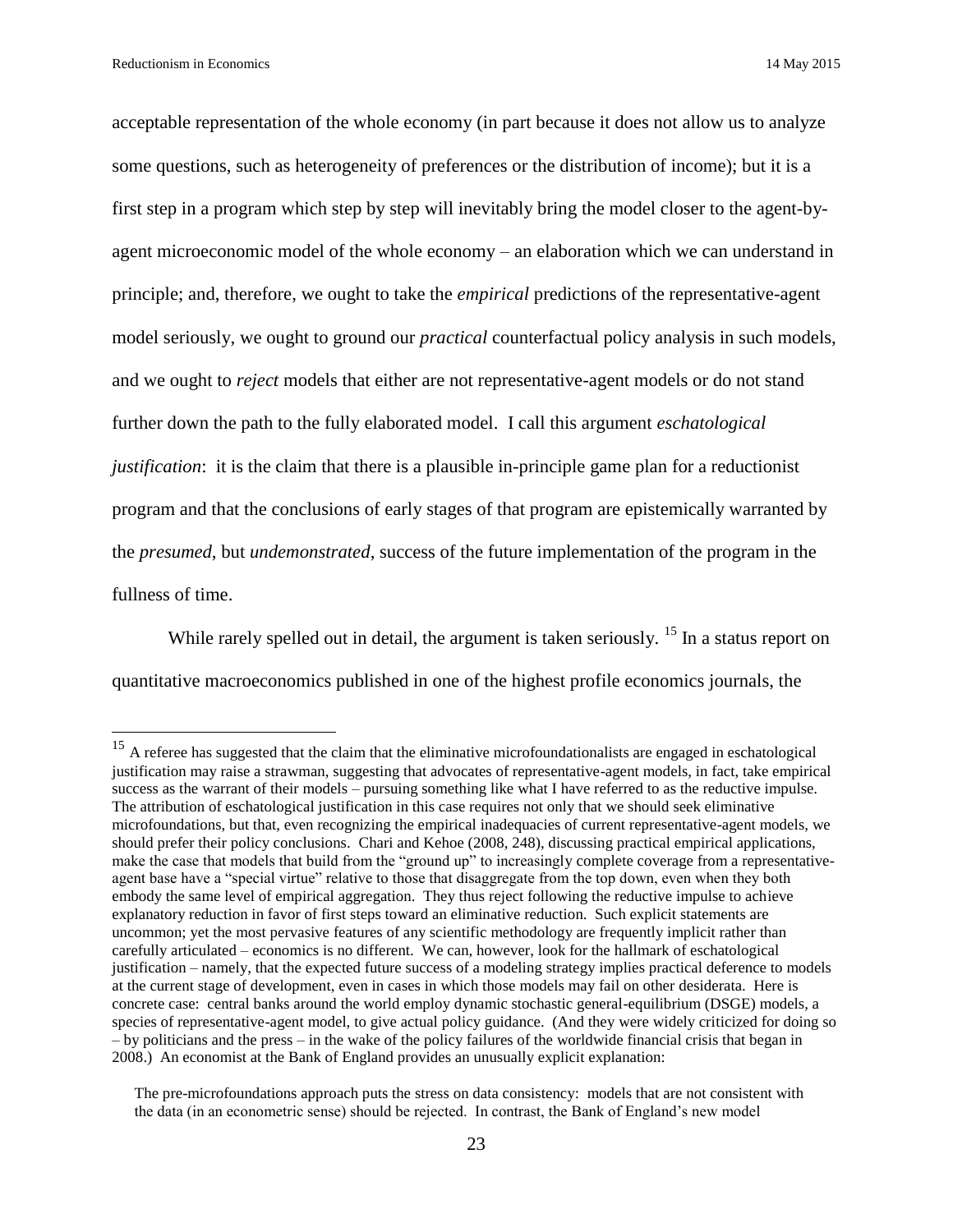authors illustrate the direct utility of various representative-agent models for real-world policy analysis, and they stigmatise approaches that are not grounded in the same principles: "The practical effect of the Lucas critique is that both academic and policy- oriented macroeconomists now take policy analyses seriously only if they are based on quantitative general equilibrium models in which the parameters of preferences and technologies are reasonably argued to be invariant to policy" (Chari and Kehoe 2006, 4). I believe that eschatological justification stands behind many philosophical defenses of reductionism. But the cobbler ought to stick to his lasts: here I argue only that it is what stands behinds a ubiquitous practice in macroeconomics.

embodies a quite different approach. Internal consistency is vital, because only then can we be sure that relationships are consistent with the axioms of microeconomic theory. Econometric consistency is not essential . . . but instead is a pointer to future theoretical development. [Wren-Lewis 2007, 47-48]

A key point here is that these models were actually used to guide policy. This is not an unusual case, but in fact is implicit in mainstream practice. That eliminative microfoundations are the mainstream ideal has already been established. Beyond that, however, they are used to dismiss alternatives that are successful on other relevant desiderata, despite an acknowledged need for future development. His own work, Sargent and that of a vast number of economists – even in cases meant to be relevant to policy – take the representative-agent model as *prima facie* immune to the "theoretical presumption" maintained against non-microfoundational models that they will founder on the Lucas critique. The non-microfoundational models should be rejected in favor of the currently available "simple abstract models," despite technical hurdles to further development. Similarly, Kydland and Prescott (1991, 171) reject the notion that empirical success can be judged on "how well the model mimics historical data." Rather, "[t]he degree of confidence . . . depends on the confidence that is placed in the economic theory." And that theory is explicitly committed to eliminative reduction.

It is critical to notice that eschatological justification does not suggest that representative-agent models are empirically adequate even in the eyes of their proponents, but only that they are entitled to empirical and practical deference because of their place in the research program that is identified with the ideal endpoint of a fully eliminative reduction. They are, in fact, routinely compared to data. Such comparisons, however, do not place the underlying theory at risk. At most, other aspects of the model may be modified in the face of recalcitrant data. With respect to a particular variant, Prescott (1986) defends the representative-agent model in the face of recalcitrant data by arguing that the data has not yet caught up with the theory. Referring to the techniques initially used to test representative-agent models (typically in the general class of rational-expectations models), Sargent (2005, 567-568) recalled: "My recollection is that Bob Lucas and Ed Prescott were initially very enthusiastic about rational expectations econometrics. After all, it simply involved imposing on ourselves the same high standards we had criticized the Keynesians for failing to live up to. But after about five years of doing likelihood ratio tests on rational expectations models, I recall Bob Lucas and Ed Prescott both telling me that those tests were rejecting too many good models." Subsequently, such models were brought into contact with data by using calibration methods in which the representative-agent assumption itself is never at risk. (For a trenchant criticism of the abandonment of established econometric standards in the assessment of representative-agent business-cycle models, see Heckman and Hansen 1996.)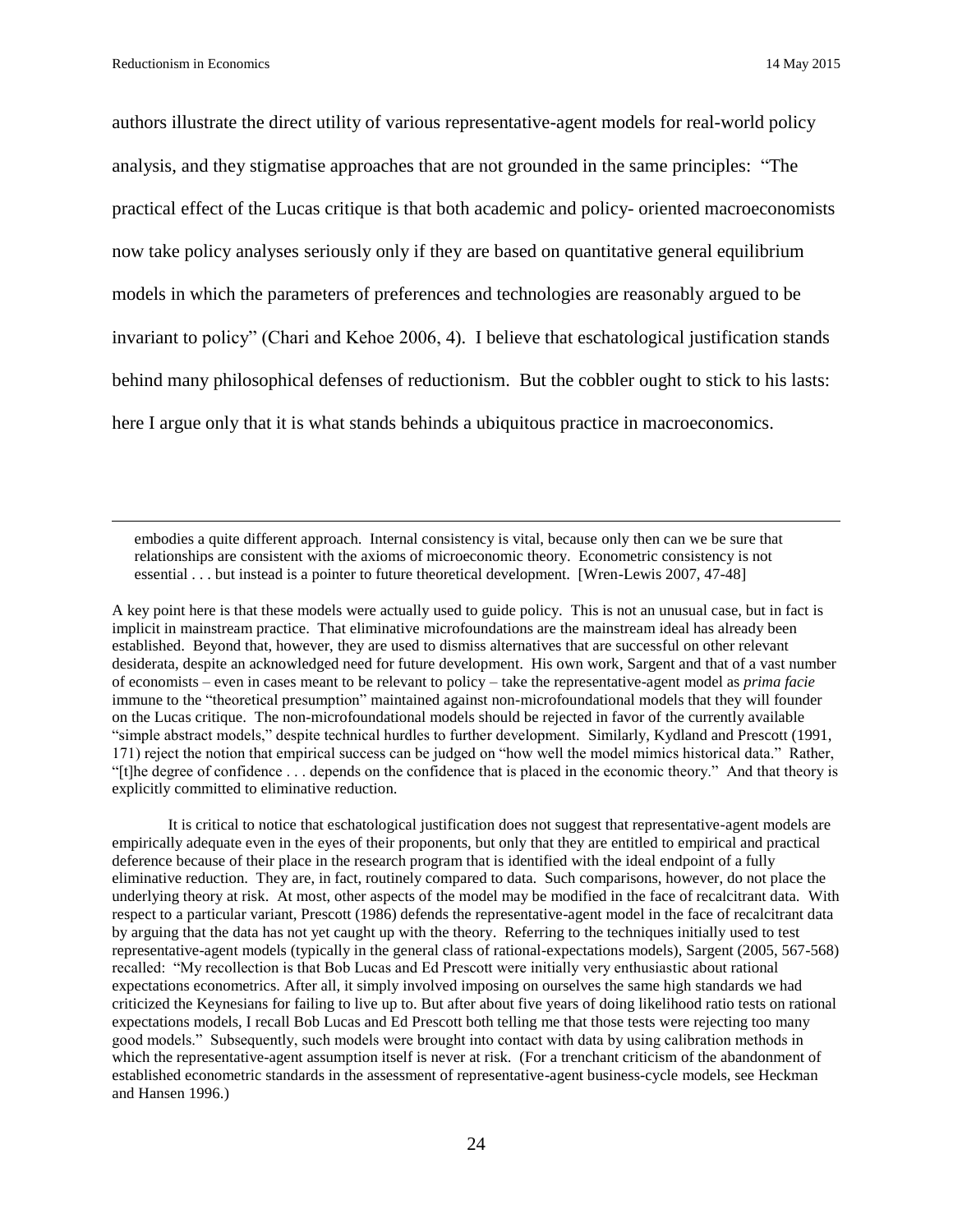Eschatological justification does not provide a valid argument for the salience of representative-agent models. It nonetheless seems to provide methodological solace to macroeconomists. Practitioners fully understand that the end point of an agent-by-agent model is not possible:

Kahnemann and Tversky haven't even gotten to two people; they can't even tell us anything interesting about how a couple that's been married for ten years splits or makes decisions about what city to live in—let alone 250 million. This is like saying that we ought to build it up from knowledge of molecules or—no, that won't do either, because there are a lot of subatomic particles—we're not going to build up useful economics in the sense of things that help us think about the policy issues that we should be thinking about starting from individuals and, somehow, building it up from there. [Lucas in Hoover and Young 2013, 1189]

Lucas does not notice that this admission undermines the methodological basis for his reductionist claims.

One defense of microfoundations deeply embedded in the strategy of eschatological justification is to suggest that the barriers to the implementation of the reduction are merely practical. However, a case can be made that a barrier is no longer "merely practical" when the game plan for achieving the end stage cannot be spelled out in any detail past the first few shallow moves. Be that as it may, there is a stronger objection on the table. Analysis using the representative-agent model employs an analogy between the behavior of a single agent and the agents collectively in a whole economy. For example, the representative-agent is typically endowed with a utility function from precisely the same family as those typically assigned to individual agents in microeconomic analysis. Do we have any good reason to accept the analogy? *Micro*economists have long known that the answer is, no.

Exact aggregation requires that utility functions be identical and homothetic (Gorman 1953).<sup>16</sup> Translated into behavioral terms, it requires that every agent subject to aggregation

 $\overline{a}$ 

 $16$  Hands (2014) provides a valuable historical discussion of these issues.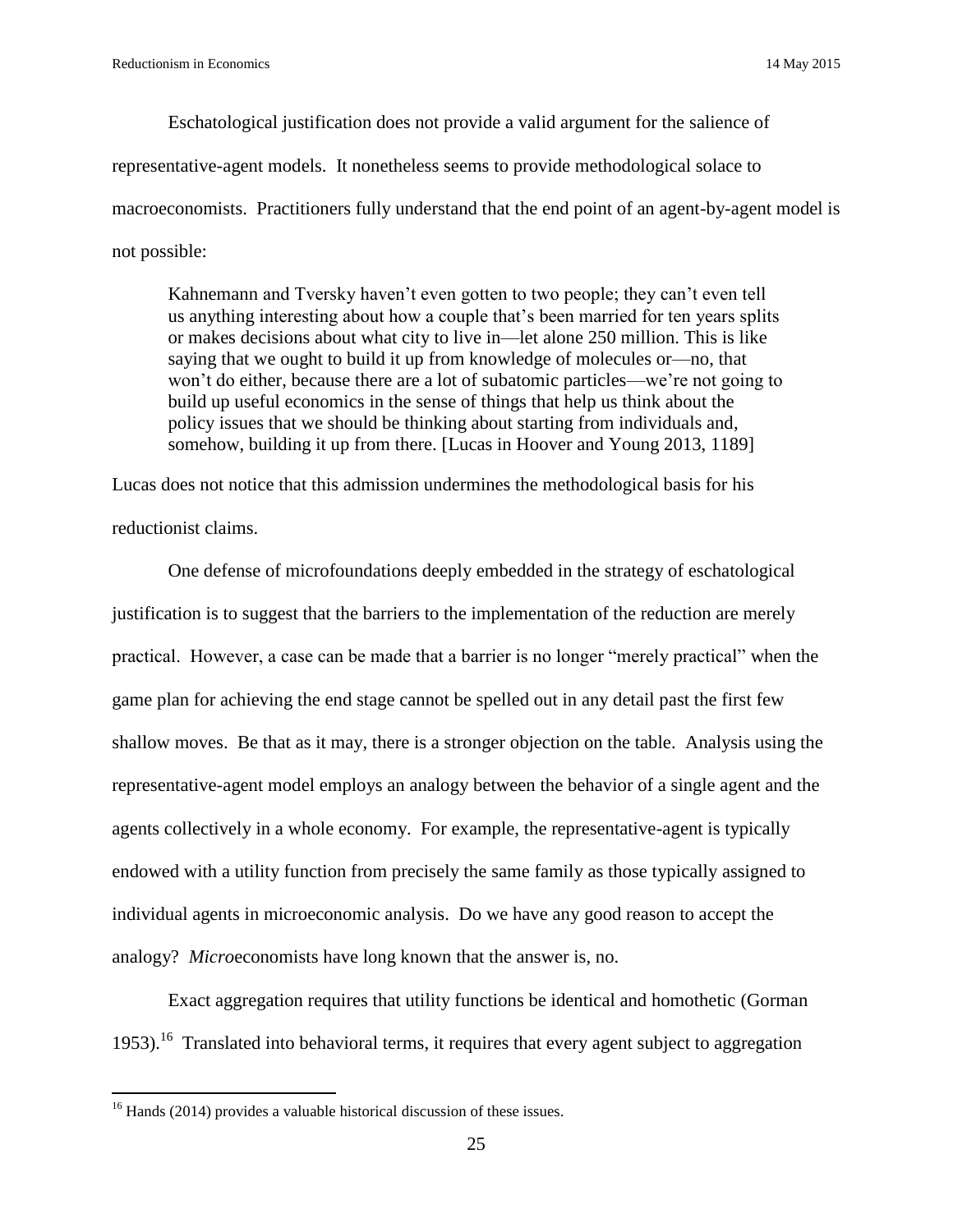have the same preferences (you must share the same taste for chocolate with Warren Buffett) and those preferences must be the same except for a scale factor (Warren Buffet with an income of \$10 billion per year must consume one million times as much chocolate as Warren Buffet with an income of \$10,000 per year). This is not the world that we live in. The Sonnenschein-Mantel-Debreu theorem shows theoretically that, in an idealized general-equilibrium model in which each individual agent has a regularly specified preference function, aggregate excess demand functions inherit only a few of the regularity properties of the underlying individual excess demand functions: continuity, homogeneity of degree zero (i.e., the independence of demand from simple rescalings of all prices), Walras's law (i.e., the sum of the value of all excess demands is zero), and that demand rises as price falls (i.e., that demand curves *ceteris*  paribus income effects are downward sloping) (see Kirman 1992).<sup>17</sup> These regularity conditions are very weak and put so few restrictions on aggregate relationships that the theorem is sometimes called "the anything goes theorem."

The importance of the theorem for the representative-agent model is that it cuts off any facile analogy between even empirically well-established individual preferences and preferences that might be assigned to a representative agent to rationalize observed aggregate demand. The theorem establishes that, even in the most favorable case, there is a conceptual chasm between the microeconomic analysis and the macroeconomic analysis.<sup>18</sup> The reasoning of the representative-agent modelers would be analogous to a physicist attempting to model the macrobehavior of a gas by treating it as single, room-size molecule. The theorem demonstrates that

 $\overline{a}$ 

 $17$  In Walras's law goods in excess supply are treated as negative excess demands.

 $18$  To be clear, the theorem does not rule out that there could be a function of aggregates the maximization of which coincides with observed aggregate outcomes; rather it rules out that we have any reason to expect that such a function would recapitulate the presumed forms of individual utility functions or bear any simple, reliable relationship to them, which is what would be needed to justify the representative-agent model as it is actually implemented in macroeconomics.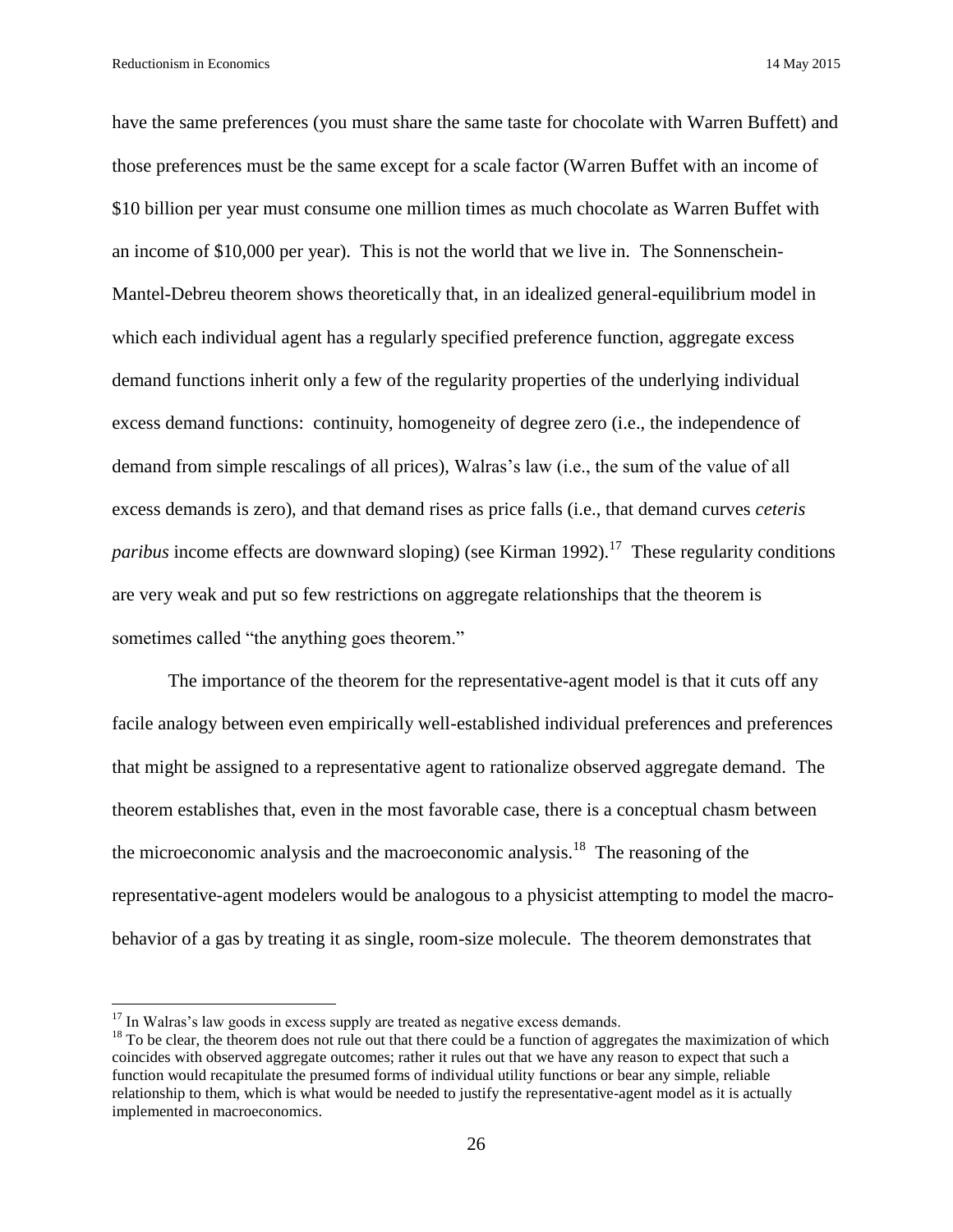there is no warrant for the notion that the behavior of the aggregate is just the behavior of the individual writ large: the interactions among the individual agents, even in the most idealized model, shapes in an exceedingly complex way the behavior of the aggregate economy. Not only does the representative-agent model fail to provide an analysis of those interactions, but it seems likely that that they will defy an analysis that insists on starting with the individual, and it is certain that no one knows at this point how to begin to provide an empirically relevant analysis on that basis.

# **V. Recapitulation**

Reductionism in macroeconomics, the program of the microfoundations of macroeconomics, faces as two-fold challenge. First, the agent-by-agent analysis that is its natural end state, at the least, cannot be practically implemented. Second, even if it could, it would fail to provide the right conceptual resources for the problems that motivate macroeconomics in the first place. Macroeconomics requires different conceptual resources because the interactions of individuals generate stable relationships that are not simply the sum of individual behaviors regarded atomistically *and* these relationships in aggregate are frequently independent of the details of the individual behavior. This is no more mysterious than that the critical properties of pulleys and gears as simple machines are independent of the their material constituents, even though their functionality may be *conditioned* by those constituents: a plastic gear in a toy car operates on the same mechanical principles as a steel gear in a race car, though a plastic gear would fail in a race car. Macroeconomic relationships are not simply blown-up versions of microeconomic relationships but possess structure that places aggregates into causal relationships with other aggregates. Although these causal relationships are frequently independent of the individuals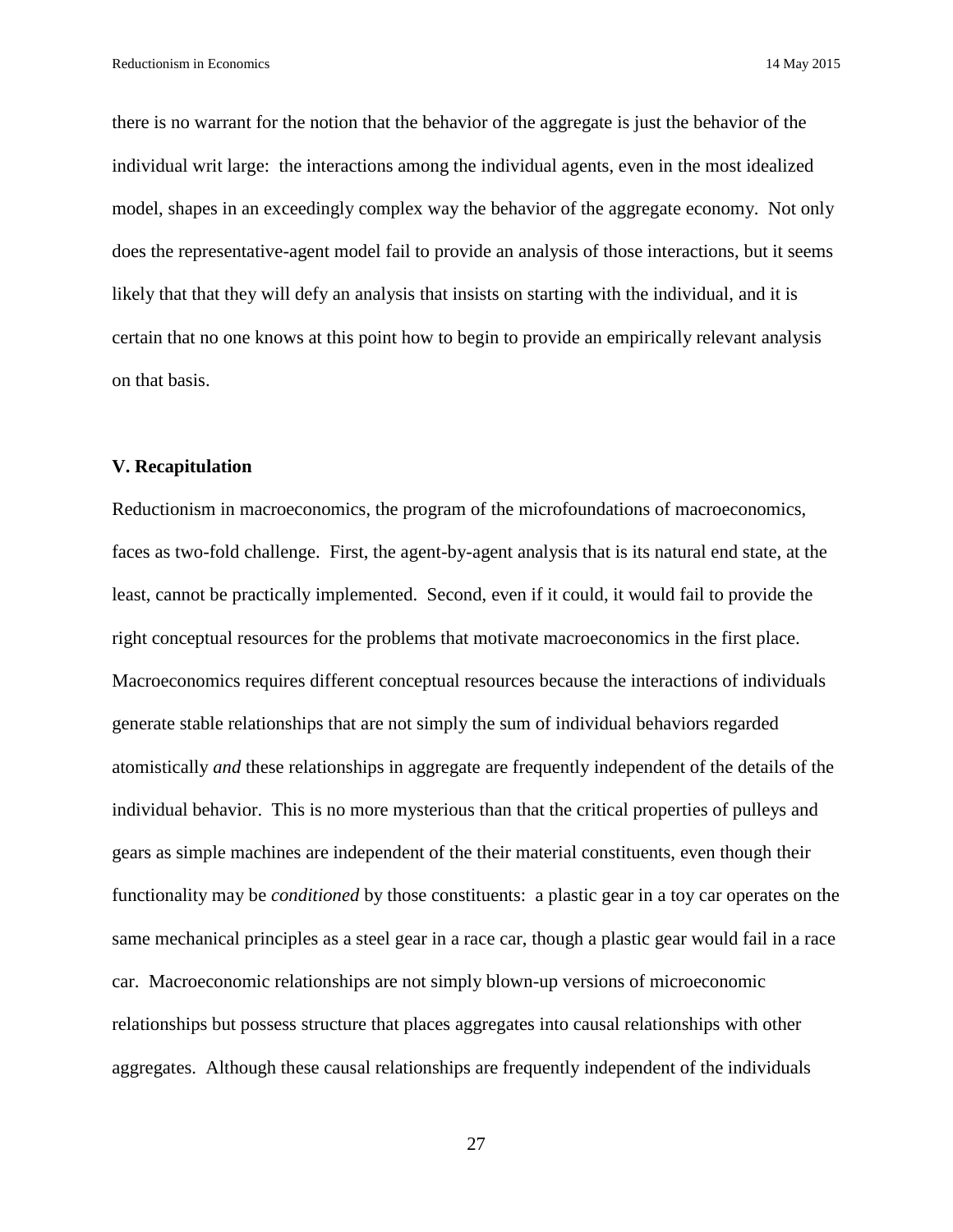whose microeconomic interactions bring them into existence, they are, like the gears, conditioned by their constituents – in particular, by their intentionality, which is why the Lucas critique cannot be ignored even by those who reject Lucas's version of reductionism. And there is always the question: why particular macroeconomic relationships are what they are?

The push to answer that question is the source of the reductive impulse. Klein's program was guided by the reductive impulse to get behind and explain macroeconomic relationships. Its aim was analysis – disassembly of the mechanism to account for its working one piece at a time. In contrast, Lucas's program is constructive, privileging a particular set of components – namely, optimizing individuals. Its aim is to assemble them into macroeconomic relationships. The difficulty is that no one knows how to do that, as Lucas himself now accepts. The representative-agent model is a backhanded acknowledgment of that fact, based on the unarticulated – and nearly magical – belief that, if economists copy the forms of microeconomics with aggregate data, then somehow the result will come out right even though they pay no attention to the relationships among the interacting individuals.

Reductive microfoundations fails in a way that is analogous to Dewey's criticism of the failure of some systems-building philosophy. It fails to bring its refined theoretical objects back into touch with the experiences that motivated our concern in the first place. It tries less to explain than to explain away. The representative-agent model fails to reconnect to relevant experience and practice because the posited connector is nothing but an analogy, and microeconomics itself (aggregation theory) has shown it to be a defective analogy.

I must be careful not to over-claim. Representative-agent models may be the source of fruitful analogies if they are not taken too literally and not thought to constrain in detail the admissible behavior of aggregates. Used that way, they are just another tool for pursuing the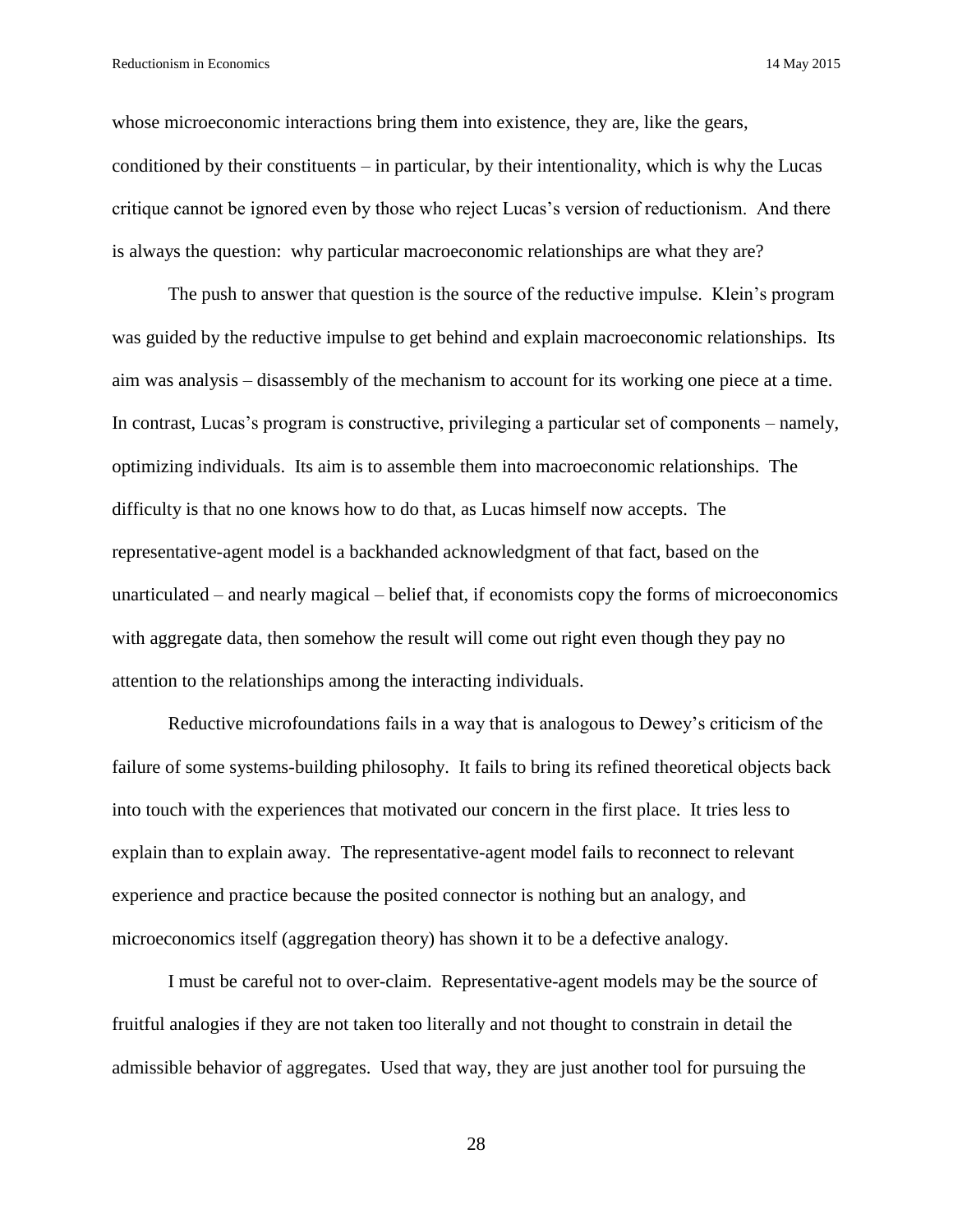reductive impulse, analogous to Friedman's analysis of individual consumption being used to suggest that certain aggregate properties might be worth investigating, but they do not provide the foundations of reductionism. The results of any analogical insights that they might provide must be brought back into contact with the actual explanatory problems of macroeconomics. Do they improve prediction? Do they adequately guide policy? Do they illuminate the structure of the institutional and social relationships that are reflected in aggregate data. I am skeptical, but the possibility that they may cannot be ruled out *a priori.* Success would be measured through testing at the aggregate level, and failure to conform to a microeconomic template would not constitute *a priori* grounds to dismiss a competing model.

## **VI. Coda**

We ought to be humble, and not claim the fruits of scientific success until we have actually planted the trees, nurtured them, and brought in the harvest. Criticizing certain philosophical systems, Dewey writes about intellectual humility:

The claim to formulate a priori the legislative constitution of the universe is by its nature a claim that may lead into elaborate dialectic developments. But it is also one which removes these very conclusions from subjection to experimental test, for, by definition, these results make no differences in the detailed course of events. But a philosophy that humbles its pretensions to the work of projecting hypotheses for the education and conduct of mind, individual and social, is thereby subjected to test by the way in which the ideas it propounds work out in practise. In having modesty forced upon it, philosophy also acquires responsibility. [Dewey 1909, 97-98]

It is not just philosophy *per se*; a science such as economics may suffer from a lack of humility.

Following the reductive impulse is a humble way to proceed. Insisting on reductionism and

dismissing scientific work because it fails to meet the constraints of reductionism is, absent a

practicable connection of the supposed basic theory to the world in which practitioners live,

immodest and perhaps irresponsible as well.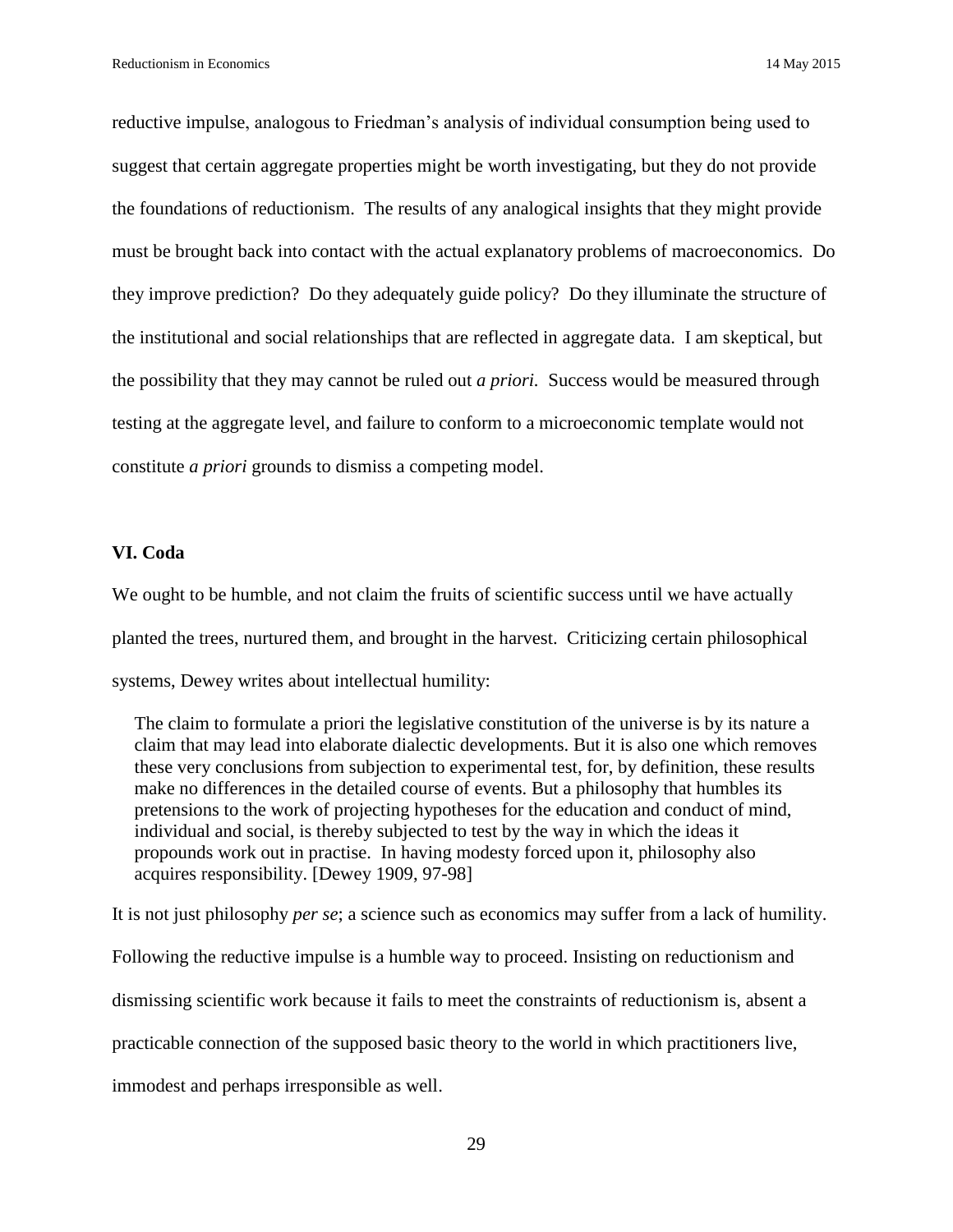## **References**

- Chari, V. V. and Patrick J. Kehoe. (2006) "Modern Macroeconomics in Practice: How Theory Is Shaping Policy," *Journal of Economic Perspectives* 20(4): 3-28.
- Chari, V. V. and Patrick J. Kehoe. (2008) "Response from V. V. Chari and Patrick J. Kehoe [to Robert M. Solow, "The State of Macroeconomics]," *Journal of Economic Perspectives* 22(1): 247-250.
- Cherrier, Beatrice (2014) "Classifying Economics: a History of the JEL Codes." unpublished typescript.
- Dewey ([1925]1958) *Experience and Nature*. New York: Dover Publications.
- Dewey, John (1909) "Darwin's Influence Upon Philosophy," *Popular Science Monthly* 75(1): 90-98.
- Friedman, Milton. (1957) *A Theory of the Consumption Function*. Princeton: Princeton University Press.
- Frisch, Ragnar. (1933) "Propagation Problems and Impulse Problems in Dynamic Economics." In *Economic Essays in Honor of Gustav Cassel: October 20th 1933* (no editor), 171-205. London: George Allen and Unwin.
- Godfrey-Smith, Peter (2007) "James and Dewey on Philosophical Systems," unpublished typescript, September.
- Gorman, William. M. (1953) "Community Preference Fields," *Econometrica* 21(1): 63–80.
- Hands, D. Wade. (2014) "The Individual and the Market: Paul Samuelson on (Homothetic) Santa Claus Economics," *European Journal for the History of Economic Thought*, in press. Available online 29 July 2014, DOI: 10.1080/09672567.2014.916731.
- Hartley, James E. (1997) *The Representative Agent in Macroeconomics*. London: Routledge. 1997.
- Heckman, James J. and Hansen, Lars Peter. (1996) "The Empirical Foundations of Calibration," *Journal of Economic Perspectives* 10(1): 87-104.
- Hoover, Kevin D. (1988) *The New Classical Macroeconomics: A Sceptical Inquiry*. Oxford: Blackwell.
- Hoover, Kevin D. (1995) "Is Macroeconomics for Real?" *The Monist* 78(3): 235-257.
- Hoover, Kevin D. (2001a) *The Methodology of Empirical Macroeconomics.* Cambridge: Cambridge University Press.
- Hoover, Kevin D. (2001b) *Causality in Macroeconomics.* Cambridge: Cambridge University Press.
- Hoover, Kevin D. (2010) "Idealizing Reduction: The Microfoundations of Macroeconomics," *Erkenntnis* 73(3): 329-347.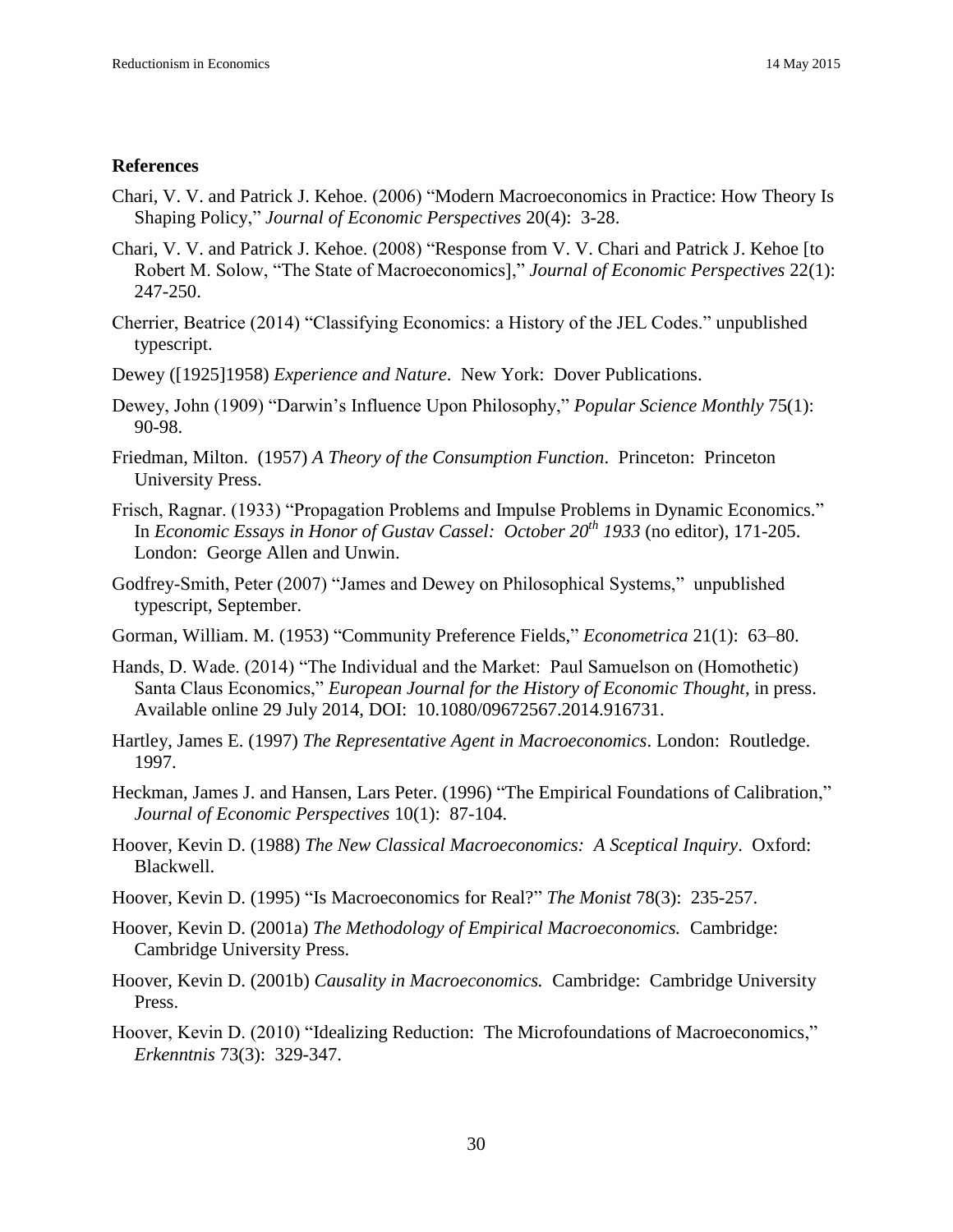- Hoover, Kevin D. (2012a) "Pragmatism, Perspectival Realism, and Econometrics." In *Economics for Real: Uskali Mäki and the Place of Truth in Economics*, eds. Aki Lehtinen, Jaakko Kuorikoski and Petri Ylikoski, 223-240. London: Routledge, 2012.
- Hoover, Kevin D. (2012b) "Microfoundational Programs." In *Microfoundations Reconsidered: The Relationship of Micro and Macroeconomics in Historical Perspective*, eds. Pedro Garcia Duarte and Gilberto Lima Tadeu, 19-61. . Cheltenham: Edward Elgar.
- Hoover, Kevin D. (2012c) *Applied Intermediate Macroeconomics.* Cambridge: Cambridge University Press.
- Hoover, Kevin D. and Warren Young, moderators. (2013) "MD Dialogue: Rational Expectations: Retrospect and Prospect: A Panel Discussion with Michael Lovell, Robert Lucas, Dale Mortensen, Robert Shiller, and Neil Wallace," *Macroeconomic Dynamics* 17(5): 1169–1192.
- Janssen**,** Maarten C. W. (1993) *Microfoundations: A Critical Inquiry.* London: Routledge.
- Janssen**,** Maarten C. W. (1998) "Microfoundations." *i*n *The Handbook of Economic Methodology*, eds. John Davis, D. Wade Hands, and Mäki, 307-310. Cheltenham: Edward Elgar.
- Janssen, Maarten C.W. (2008) "Microfoundations." In *The New Palgrave Dictionary of Economics*,  $2^{nd}$  edition, eds. Steven N. Durlauf and Lawrence E. Blume, online edition consulted on 29 September 2014 [\(http://www.dictionaryofeconomics.com/article?id=pde2008\\_M000380;](http://www.dictionaryofeconomics.com/article?id=pde2008_M000380) doi:10.1057/9780230226203.1096). London: Palgrave Macmillan.
- Keynes, John Maynard. (1936) *The General Theory of Employment, Interest and Money*. London: Macmillan.
- Keynes, John Maynard. (1939) "Professor Tinbergen's Method." In *Collected Writings of J.M. Keynes*, vol. XIV, 306-318. London: Macmillan, 1983.
- King, J.E. (2012) *The Microfoundations Delusion*. Cheltenham: Edward Elgar.
- King, Robert G. and Charles I. Plosser. (1984) "Money, Credit, and Prices in a Real Business Cycle," *American Economic Review* 74(3): 363-380.
- Kirman, Alan. (1992) "Whom or What Does the Representative Agent Represent?" *Journal of Economic Perspectives* 6(1): 126-139.
- Klein, Lawrence J. (1946a) "Macroeconomics and the Theory of Rational Behavior," *Econometrica* 14(2): 93-108.
- Klein, Lawrence J. (1946b) "Remarks on the Theory of Aggregation," *Econometrica* 14(4): 303- 312.
- Klein, Lawrence R. (1947) *The Keynesian Revolution*. New York: Macmillan.
- Klein, Lawrence R. (1992) "My Professional Life Philosophy. In *Eminent Economists: Their Life Philosophies*, ed. M. Szenberg, 180-89. . Cambridge: Cambridge University Press.
- Kydland, Finn E. and Edward C. Prescott. (1991) "The Econometrics of the General Equilibrium Approach to Business Cycles," *Scandinavian Journal of Economics* 93(2): 161-178.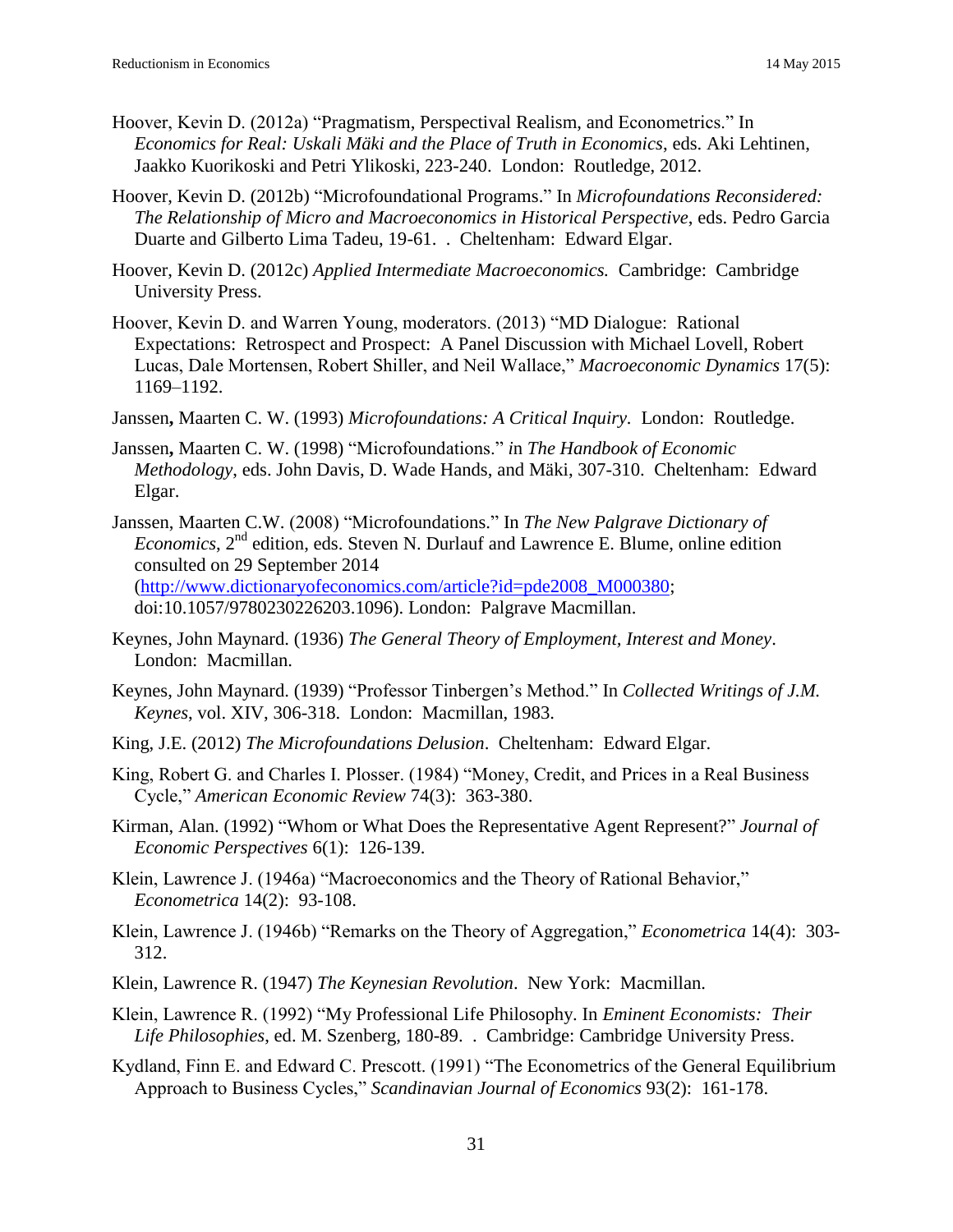- Lucas, Robert E., Jr. (1976) "Econometric Policy Evaluation: A Critique." Reprinted in Lucas, *Studies in Business Cycle Theory*, 104-130*.* Oxford: Blackwell, 1981.
- Lucas, Robert E., Jr. (1978) "Asset Prices in an Exchange Economy," *Econometrica* 46(6): 1429-1445.
- Lucas, Robert E., Jr. (1980) "Methods and Problems in Business Cycle Theory," *Journal of Money, Credit and Banking* 12(4, Part 2): 696-715.
- Lucas, Robert E., Jr. (1987) *Models of Business Cycles.* Oxford: Blackwell.
- Lucas, Robert E., Jr. and Thomas J. Sargent. (1979) "After Keynesian Macroeconomics," *Federal Reserve Bank of Minneapolis Quarterly Review*, no. 321: 49-69.
- Morgan, Mary S. (1990) *The History of Econometric Ideas*. Cambridge: Cambridge University Press.
- Nelson, Alan. (1984) "Some Issues Surrounding the Reduction of Macroeconomics to Microeconomics," *Philosophy of Science* 51(4): 573-594.
- Peirce, Charles S. (1931) *Collected Papers of Charles Sanders Peirce*, vol. 1: *Principles of Philosophy*, ed. Charles Hartshorne and Paul Weiss. Cambridge, MA: Belknap Press.
- Plosser, Charles I. (1989) "Understanding Real Business Cycles," *Journal of Economic Perspectives* 3(3): 51-77.
- Prescott, Edward C. (1986) "Theory Ahead of Business Cycle Measurement," *Federal Reserve Bank of Minneapolis Quarterly Review* 10(4): 9-22.
- Putnam, Hilary (1975) "Philosophy and Our Mental Life." In Putnam, *Mind, Language, and Reality* (*Philosophical Papers*, vol. 2), 291-303. Cambridge: Cambridge University Press.
- Robbins, Lionel. (1935). *An Essay on the Nature and Significance of Economic Science*. London: Macmillan.
- Rosenberg, Alex. (2012) "Why do Spatiotemporally Restricted Regularities Explain in the Social Sciences?" *British Journal for the Philosophy of Science* 63(1): 1-26.
- Rosenberg, Alex and Tyler Curtain. (2013) "What is Economics Good For?" *New York Times* online [\(http://opinionator.blogs.nytimes.com/2013/08/24/what-is-economics-good-for/?\\_r=0\)](http://opinionator.blogs.nytimes.com/2013/08/24/what-is-economics-good-for/?_r=0), 24 August.
- Sargent, Thomas J. (1982) "Beyond Demand and Supply Curves in Macroeconomics," *American Economic Review* 72(2): 382-389.
- Sargent, Thomas J. (2005) "MD Interview: An Interview with Thomas J. Sargent," George W. Evans and Seppo Honkapohja, interviewers. *Macroeconomic Dynamics* 9(4): 561–583. Printed in the United States of America.
- Tinbergen, Jan. (1956) *Economic Policy: Principles and Design.* Amsterdam: North-Holland.
- Velupillai, Kumaraswamy Vela. (2009) "Macroeconomics A Clarifying Note," *Economia Politica* 26(1): 135-137.

Weintraub, E. Roy. (1979) *Microfoundations: The Compatibility of Microeconomics and Macroeconomics*. Cambridge: Cambridge University